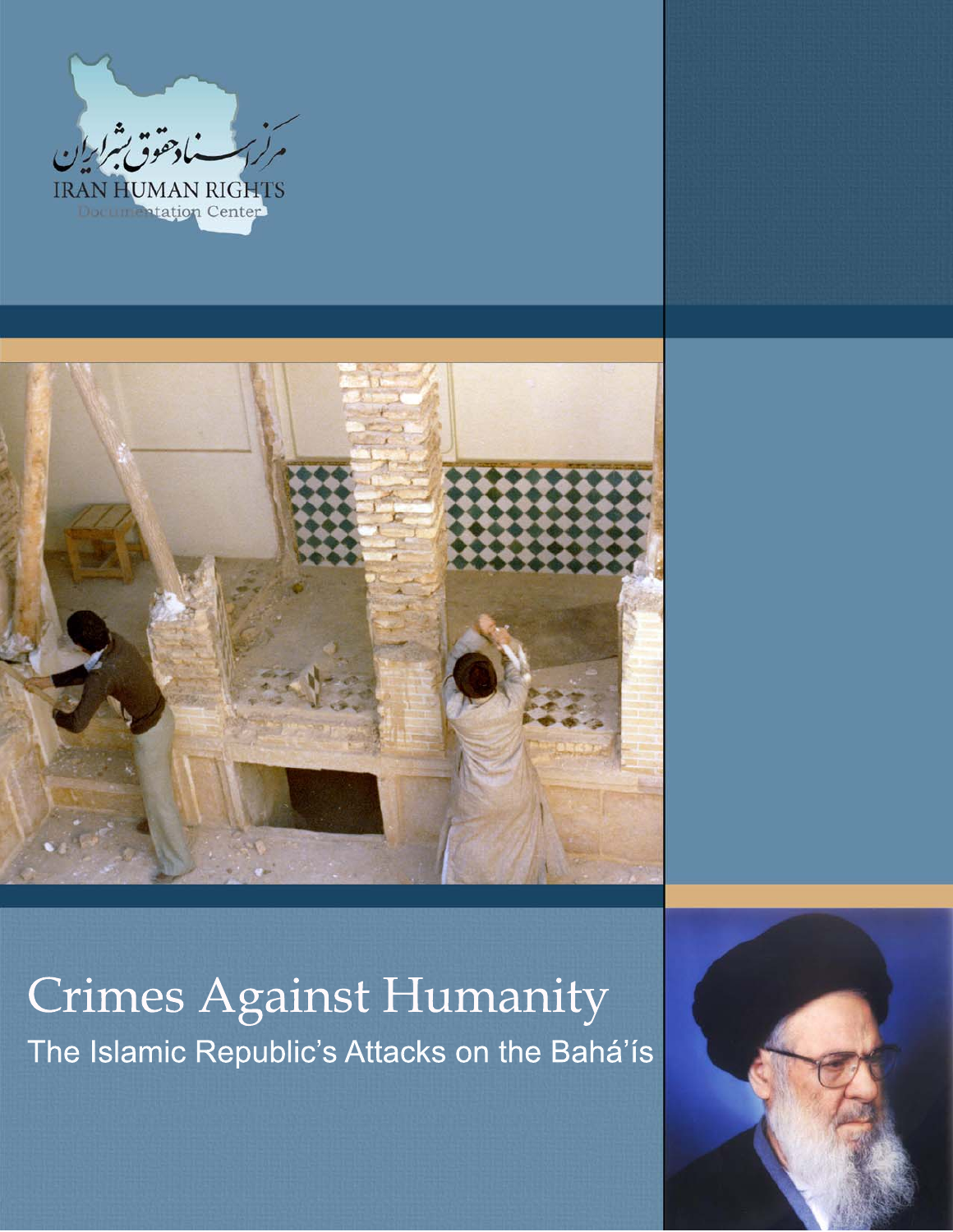#### **Iran Human Rights Documentation Center**

The Iran Human Rights Documentation Center (IHRDC) is an independent and nonpartisan scholarly undertaking to establish a comprehensive and objective historical record of the human rights situation in the Islamic Republic of Iran since the 1979 revolution. This evolving historical record includes the collection and analysis of a broad range of documents and testimonies in an archive that is accessible to the public for research and educational purposes. Based on the principle that accounting for past abuses is essential for future social progress and democratic transformation, the IHRDC encourages an informed dialogue on the human rights situation in Iran. The IHRDC collaborates with a wide range of scholars and experts in human rights documentation and various other disciplines and projects.

#### **IHRDC Mission**

To investigate and document human rights abuses in Iran;

To raise international awareness of human rights violations in Iran and bring pressure to bear on the Iranian government to end these abuses;

To raise local awareness of human rights violations and international human rights standards inside Iran;

To establish an online archive of human rights documents that can one day be used to develop and support a reckoning process in Iran.

#### **Iran Human Rights Documentation Center**

129 Church Street New Haven, Connecticut 06510, USA Tel: +1-(203)-772-2218 Fax: +1-(203)-772-1782 Email: info@iranhrdc.org Web: http://www.iranhrdc.org

Photographs:

The front cover photograph depicts the destruction of the House of the Báb which is considered a place of pilgrimage to Bahá'ís all over the world, and was taken from The Bahá'í Question Website, available at http://question.bahai.org/images/high/FN5045\_NN8938\_2\_9\_DemoBabHouse\_1979.jpg. The photograph of Grand Ayatollah Abdul-Karim Musavi Ardebili was taken from his website, available at http://www.ardebili.com/.

The photograph of Bahman Samandari was taken from The Bahá'í Question Website, available at http://question.bahai.org/images/high/Samand.jpg.

© 2008 All Rights Reserved. Iran Human Rights Documentation Center, New Haven, Connecticut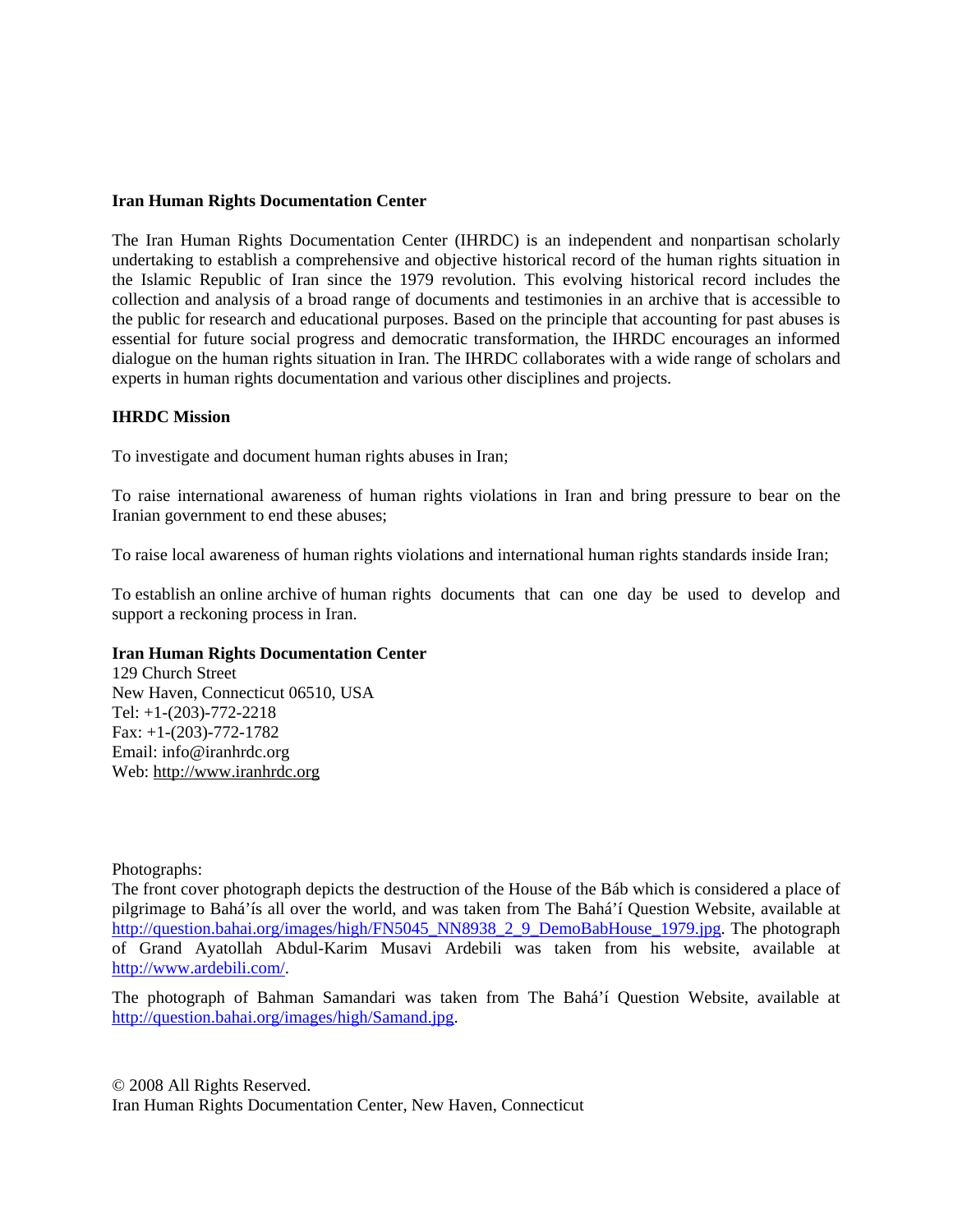# Crimes Against Humanity: The Islamic Republic's Attacks on the Bahá'ís

## Iran Human Rights Documentation **Center**

November 2008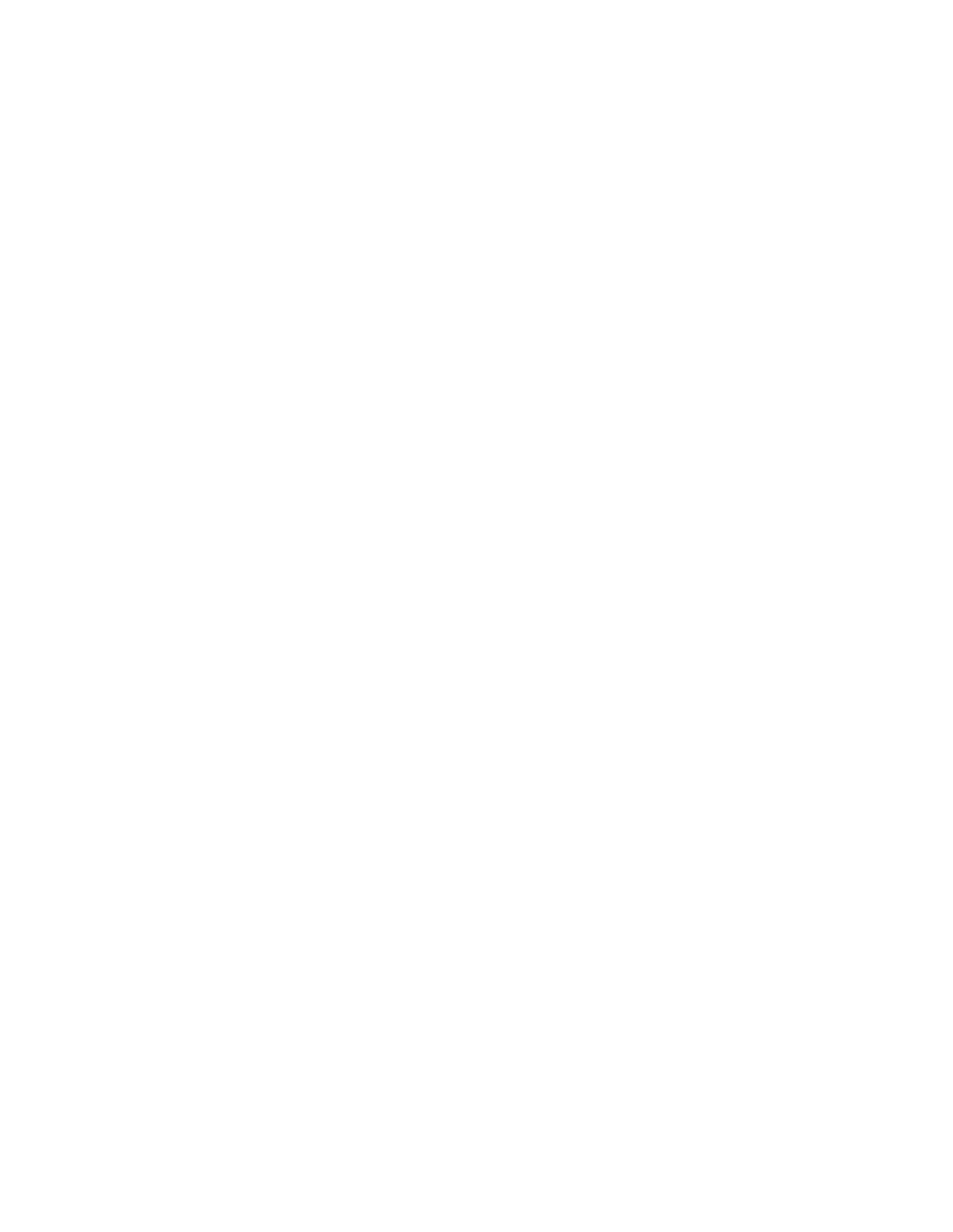#### **TABLE OF CONTENTS**

| 3. THE LEGAL FRAMEWORK OF CRIMES AGAINST HUMANITY 4          |  |
|--------------------------------------------------------------|--|
| 4. CRIMES AGAINST HUMANITY DIRECTED AT THE BAHÁ'ÍS OF IRAN 5 |  |
|                                                              |  |
|                                                              |  |
|                                                              |  |
|                                                              |  |
|                                                              |  |
|                                                              |  |
|                                                              |  |
| 5. ACCOUNTABILITY FOR CRIMES AGAINST HUMANITY  12            |  |
|                                                              |  |
|                                                              |  |
|                                                              |  |
|                                                              |  |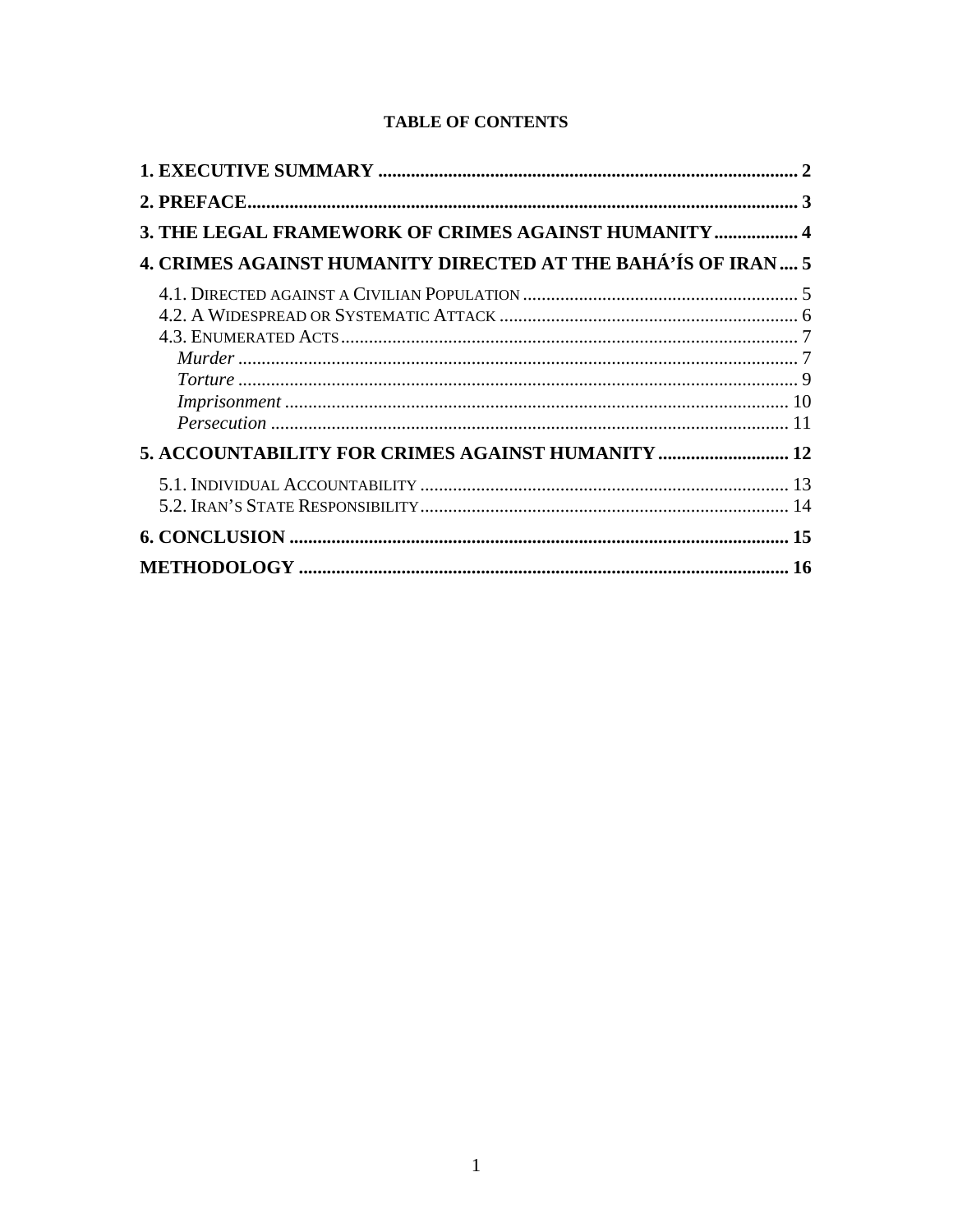## **1. Executive Summary**

Since 1979, high-level officials of the Islamic Republic of Iran have been linked to the murder, torture, imprisonment and persecution of members of Iran's Bahá'í community. Between 1979 and 1987, nearly 207 Bahá'ís were executed because of their faith. Most of these executions followed arbitrary and summary trials conducted by a revolutionary court, where the "accused" were often convicted without the assistance of legal counsel and in contravention of international standards of "due process." The regime has vigorously and systematically pursued its statesponsored campaign of persecution against the Bahá'ís in contravention of a host of domestic and international laws promoting peace and security and the protection of fundamental human rights.

- Since 1979, the Islamic Republic has engaged in a deliberate and coordinated campaign to suffocate and ultimately destroy the Bahá'í community by removing all traces of its religion from public life, purging the faith's members from political and governmental posts, and preventing Bahá'í participation in the country's economic, social and cultural sectors.
- The regime's campaign of persecution has led to attacks on Bahá'ís throughout the country, and has included the targeting, unlawful arrest, prolonged detention, torture and extrajudicial killing of many adherents and leaders of the community.
- These attacks constitute crimes against humanity because they are directed against a civilian population, are widespread and systematic in their nature and implementation, and involve acts (i.e. murder, torture, imprisonment and persecution) contrary to the principles of common humanity under the International Covenant on Civil and Political Rights, customary law and international criminal law.
- Numerous high ranking members of the Iranian government may be held liable for the crimes against humanity perpetrated against the Bahá'í population. In particular, liability may fall on members of the Revolutionary Council who, since 1979, have devised and implemented a plan of attack on the Bahá'ís. Its members include leading clerics such as Ayatollah Mahdavi-Kani, Akbar Hashemi Rafsanjani, Ayatollah Seyyed Ali Khamenei, and Ayatollah Abdul-Karim Mousavi Ardebili.
- Notwithstanding individual criminal liability for specific attacks perpetrated by agents of the Islamic Republic, the international community should condemn the Iranian regime and hold it accountable for its attacks on one of the country's most vulnerable religious minorities.

The Islamic Republic, and any individuals involved in the ordering, instigating, planning, aiding and abetting, or commission of these crimes against humanity must be held to account for their actions. To the extent that the regime's actions constituted serious violations of human rights law, it is incumbent upon all member states of the international community to prosecute the perpetrators of these crimes.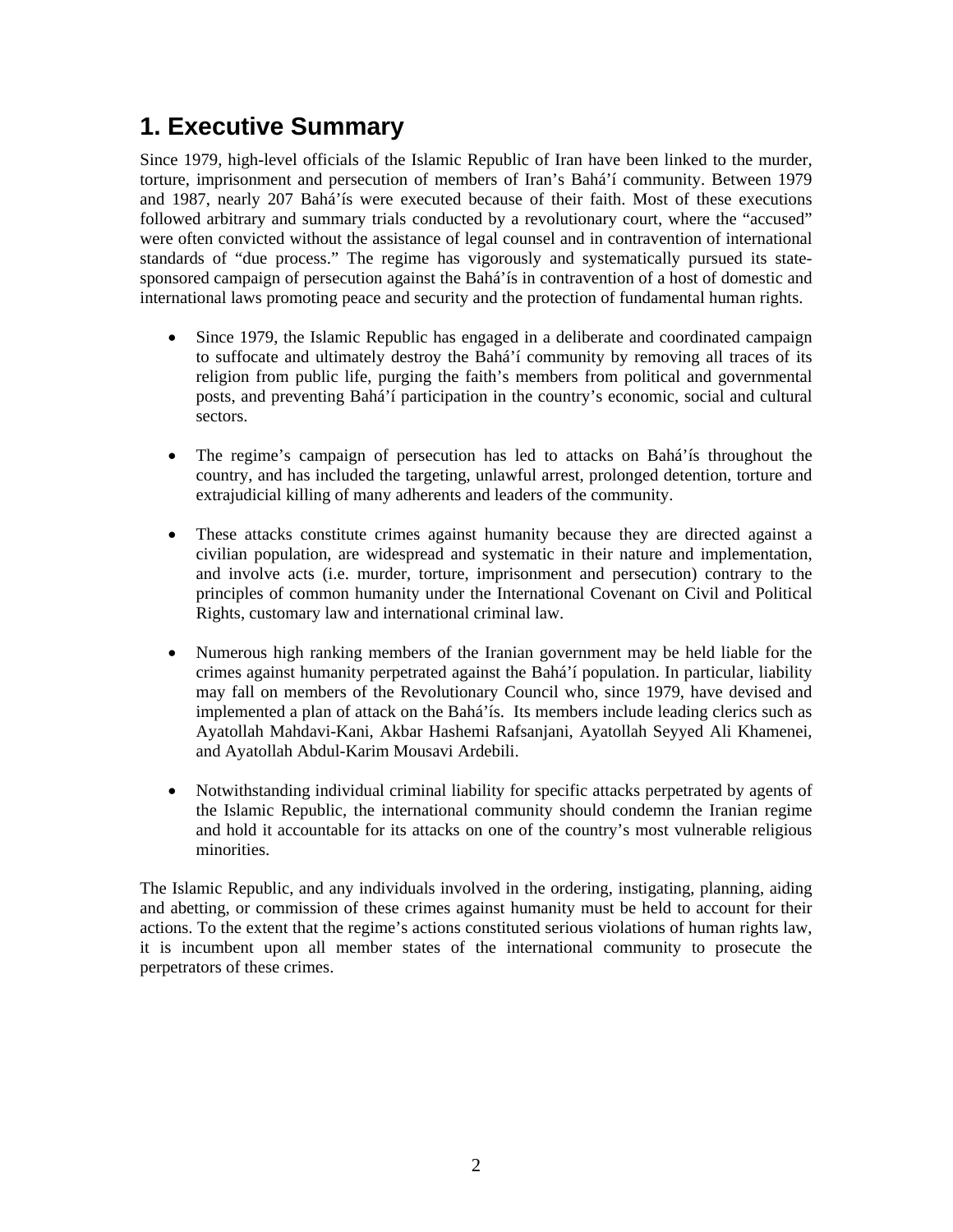## **2. Preface**

This legal report complements two earlier IHRDC publications documenting the Islamic Republic's state-sponsored campaign of persecution against its Bahá'ís citizens: *A Faith Denied: The Persecution of the Bahá'ís of Iran* (2006) and *Community Under Siege: The Ordeal of the Bahá'ís of Shiraz* (2007). The two prior reports meticulously present facts surrounding the targeting, unlawful arrest, prolonged detention, torture and summary execution of nearly 207 Bahá'ís since 1979. The first report provides an overview of the abuses of the Bahá'ís in Iran both historically and since the founding of the Islamic Republic. The second report is an in-depth case study of one particularly notorious instance of persecution.

The instant companion for the earlier reports provides a brief legal analysis of the abuses documented therein, and argues that the acts committed against Iran's Bahá'ís conflict with the principles of common humanity under international criminal law and amount to crimes against humanity. Individual Iranian officials may be subject to liability, now or in the future, for crimes against humanity in various courts.

Moreover, the Islamic Republic, in promoting, inciting and allowing the commission of these crimes, has failed its state responsibility to protect and preserve the human rights of all of its citizens, including those of the Bahá'ís. Despite political realities that make it difficult to prosecute and convict the Iranian regime in a truly international forum, the international community should remain steadfast in its pursuit to bring the Islamic Republic to account for its persecution of one of the country's most vulnerable religious communities.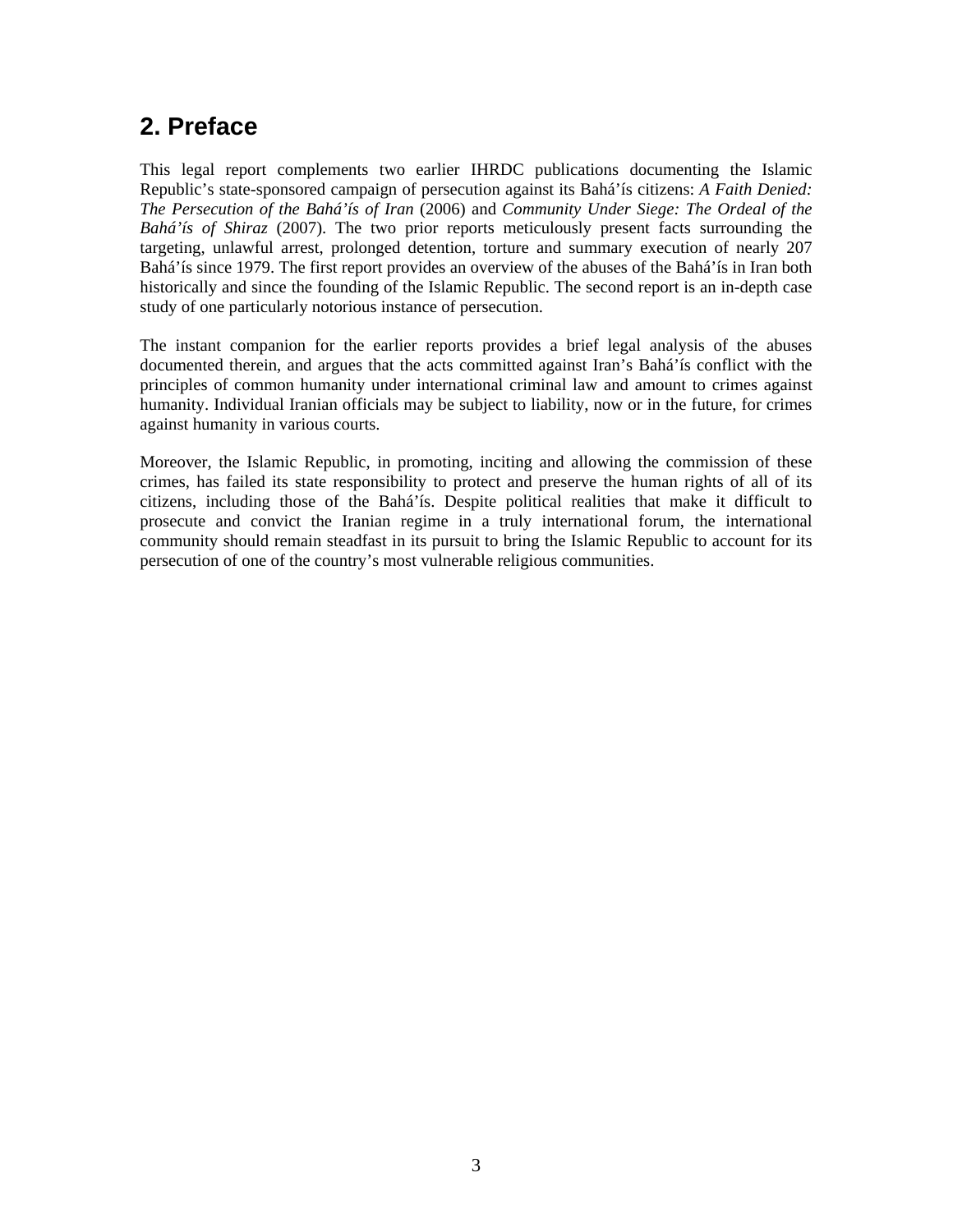#### **3. The Legal Framework of Crimes Against Humanity**

The charge of crimes against humanity has no treaty devoted exclusively to its regulation and criminalization, but has long been recognized as among the gravest crimes in international law pursuant to customary international law.<sup>1</sup> The Rome Statute of the International Criminal Court (Rome Statute or Statute), the treaty which established the International Criminal Court, provides the most current and widely-accepted definition of "crimes against humanity" under customary international law.<sup>2</sup> The Islamic Republic of Iran is not a state party to the Rome Statute and thus is not bound by it.<sup>3</sup> Like all nations, however, Iran and its citizens are bound by the customary international law prohibition on attacks amounting to crimes against humanity.<sup>4</sup> Accordingly, this report provides an analysis of the Iranian regime's crimes against humanity using the provisions set forth in the Statute.

The Rome Statute defines a crime against humanity as an enumerated criminal act "when committed as part of a widespread or systematic attack directed against any civilian population, with knowledge of the attack."<sup>5</sup> The enumerated acts include murder, extermination, enslavement, deportation or forcible transfer of population, imprisonment or other severe deprivation of physical liberty in violation of the fundamental rules of international law, torture, rape and other forms of sexual violence, persecution against any identifiable group or collectivity on political, racial, national, ethnic, cultural, religious, gender or other grounds, and other inhumane acts of a similar character intentionally causing great suffering or serious injury.<sup>6</sup>

As the above definition reveals, what distinguishes a crime against humanity from an ordinary offense is the *context* in which the offense occurs – that is, the prohibited acts occur as part of a widespread or systematic attacks on a civilian population. The Statute defines "attack" as "a course of conduct involving the multiple commissions of [the enumerated] acts … in furtherance

Rome Statute art. 7(1), *supra* note 1.

 $\overline{a}$ 

<sup>&</sup>lt;sup>1</sup> See, e.g., Beth Van Schaack, *Crimen Sine Lege: Judicial Lawmaking at the Intersection of Law and Morals*, 97 GEO. L.J. 119, 163-63 (2008). Crimes against humanity, however, is an enumerated offense triggering subject matter jurisdiction under the Rome Statute of the International Criminal Court. Rome Statute of the International Criminal

Court art. 7, *entered into force* July 1, 2002, 2187 U.N.T.S. 90 [hereinafter Rome Statute]. 2 Rome Statute art. 7, *supra* note 1; *see also* ANTONIO CASSESE, INTERNATIONAL CRIMINAL LAW 91 (2003); ANTONIO CASSESE, PAOLA GAETA AND JOHN R.W.D. JONES, THE ROME STATUTE OF THE INTERNATIONAL CRIMINAL COURT: A COMMENTARY 373 (2002).

<sup>&</sup>lt;sup>3</sup> In any case, the International Criminal Court's temporal jurisdiction runs from July 1, 2002; it cannot prosecute crimes that occurred before that date. Rome Statute art. 11, *supra* note 1.

<sup>&</sup>lt;sup>4</sup> Customary international law, one of the oldest and primary sources of international law, derives from widespread and long-held state practice; it may but need not be reflected in positive law like treaties. *See*, *e.g.*, CASSESE, *supra* note 2, at 28-30. Some principles of customary international law, including the prohibitions on crimes against humanity, slavery and genocide, are so fundamental that no state may exempt itself from compliance with them. *See* Karen Parker et al., *Jus Cogens: Compelling the Law of Human Rights*, 12 HASTINGS INT'L & COMP. L. REV. 411 (1989). The Rome Statute codifies the customary international law prohibition on crimes against humanity as it has developed since the Second World War. Rome Statute arts. 5-8, *supra* note 1. The Nuremberg Charter provided the first definition of "crimes against humanity," and the first prosecutions of individuals who committed crimes against humanity occurred during the operation of that tribunal. *See Charter of the International Military Tribunal*, in Agreement for the Prosecution and Punishment of the Major War Criminals of the European Axis art. 6(3), August 8, 1945, 58 Stat. 1544, E.A.S. No. 472, 82 U.N.T.S. 280. More recently, the U.N. Security Council created the International Criminal Tribunal for the Former Yugoslavia (ICTY) in 1993, and the International Criminal Tribunal for Rwanda (ICTR) in 1994 to prosecute, among other things, crimes against humanity committed during the conflicts in those regions. *See* Statute of the International Criminal Tribunal for the Former Yugoslavia, annexed to Resolution 827, SC Res 827, UN SCOR,  $48<sup>th</sup>$  sess., 3217<sup>th</sup> mtg., UN Doc S/RES/927 (1993); Statute of the International Criminal Tribunal for Rwanda, annexed to Resolution 955, SC Res 955, UN SCOR,  $49<sup>th</sup>$  sess., 3453<sup>rd</sup> mtg., UN Doc S/RES/955 (1994). Because those tribunals greatly elaborated on the legal understanding of crimes against humanity, this report draws heavily on their jurisprudence.

 $6$  *Id.* art. 7(2), *supra* note 1. The Statute also lists other acts, not relevant to our analysis, that leading scholars contend are not prohibited by customary international law. *See*, *e.g.*, CASSESE, *supra* note 2 at 94.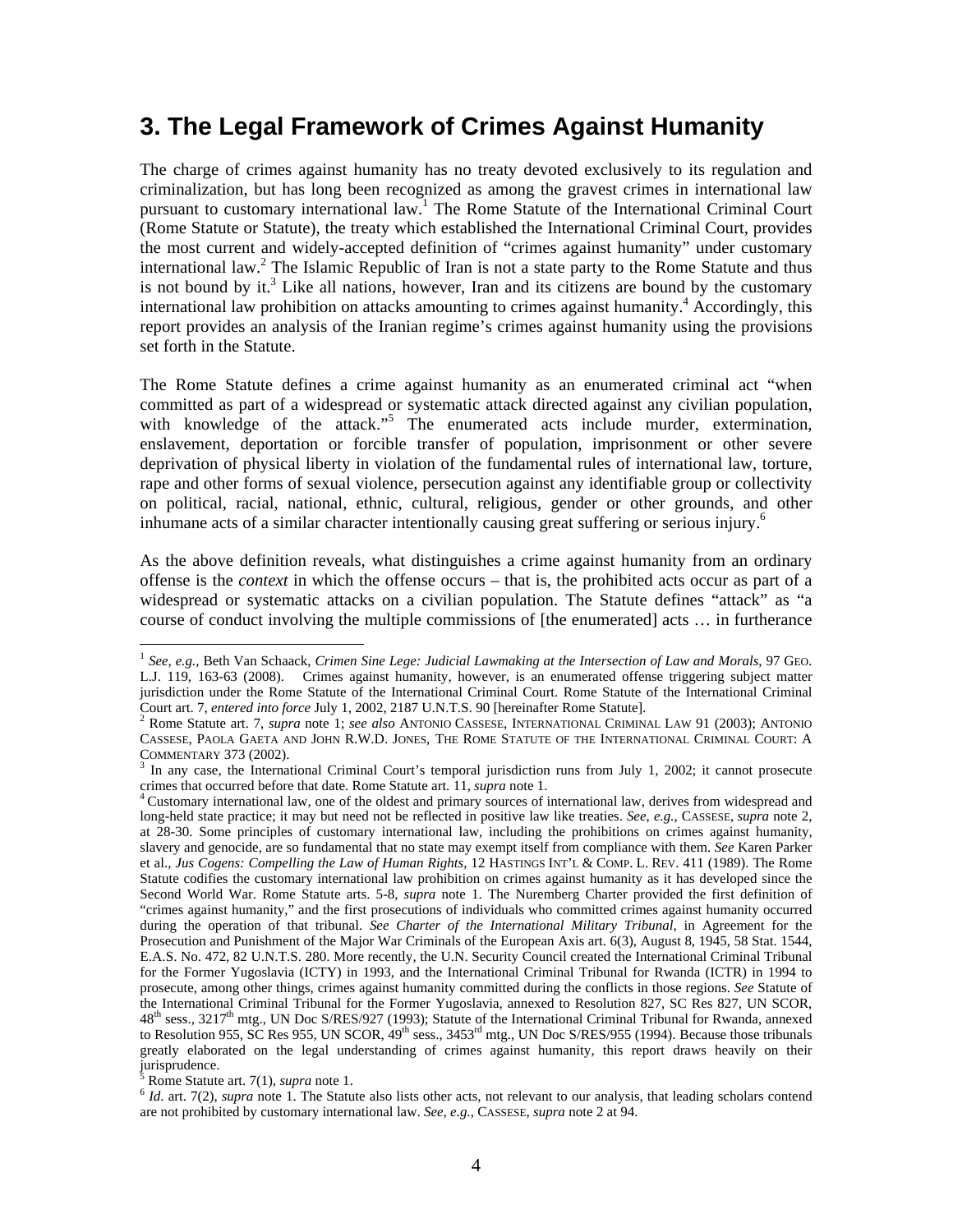of a state or organizational policy."<sup>7</sup> The attack need not be very large in scale.<sup>8</sup> A single act may constitute a crime against humanity.<sup>9</sup> Finally, the attack must primarily target<sup>10</sup> a predominantly civilian population. $^{11}$ 

## **4. Crimes Against Humanity Directed at the Bahá'ís of Iran**

This report will assess crimes against humanity committed in Iran against the Bahá'í population from the Islamic Revolution of 1979 to date. More specifically, it will analyze the three principal elements of a crime against humanity: the targeting of a civilian population, a widespread or systematic attack, and the particular enumerated acts at issue: murder, torture, imprisonment and persecution. This analysis, in turn, strongly suggests that the Islamic Republic's systematic targeting, unlawful arrests, prolonged detentions, torture and summary executions of members of the Bahá'í community amount to a crime against humanity.<sup>12</sup>

## **4.1. Directed against a Civilian Population**

Crimes against humanity are directed against a population of civilians.<sup>13</sup> The Bahá'ís of Iran are civilians. Civilians are "people who are not taking any active part in … hostilities."14 There is simply no evidence that Iranian Bahá'ís have actively participated in hostilities against the Islamic Republic or any other state.<sup>15</sup> Despite this, the Iranian regime has consistently maintained that the Bahá'í sect is a political organization (as opposed to a legitimate religious group) that threatens the security of the state.<sup>16</sup> Yet the government has never produced convincing evidence supporting its characterization of the Bahá'í community. Though it is the case that Iran's Bahá'ís

 7 Rome Statute art. 7(2)(a), *supra* note 1; *see also* Prosecutor v. Kunarac et al., Case No. IT-96-23-T & IT-96-23/1-T, Judgment, ¶ 415 (Feb. 22, 2001).

<sup>8</sup>*See* GUÉNAËL METTRAUX, INTERNATIONAL CRIMES AND THE AD HOC TRIBUNALS 161 (2005) (providing several examples of ICTY and ICTR cases holding that attacks on small communities may amount to crimes against humanity).

<sup>&</sup>lt;sup>9</sup> Prosecutor v. Mrksic et al., Case No. IT-95-13-R61, Review of the Indictment Pursuant to Rule 61 of the Rules of Procedure and Evidence, ¶ 30 (Apr. 3, 1996).

<sup>10</sup> Prosectuor v. Kunarac et al*.*, Case No. IT-96-23-A & IT-96-23/1-A, Judgment, ¶ 91 (June 12, 2002); *see also*

<sup>&</sup>lt;sup>11</sup> See Prosecutor v. Limaj et al., Case No. IT-03-66-T, Judgment,  $\P$  186 (Nov. 30, 2005).<br><sup>12</sup> For a general discussion of the crimes against humanity charge in international law, see IRAN HUMAN RIGHTS DOCUMENTATION CENTER, CONDEMNED BY LAW: ASSASSINATION OF POLITICAL DISSIDENTS ABROAD 28-33 (2008)<br>[hereinafter CONDEMNED BY LAW].<br>[3] D

<sup>&</sup>lt;sup>13</sup> Prosecutor v. Semanza, Case No. ICTR-97-20-T, Judgment and Sentence, ¶ 330 (May 15, 2003).<br><sup>14</sup> Prosecutor v. Akayesu, Case No. ICTR-96-4-T, Judgment, ¶ 582 (Sept. 2, 1998). The existence of war or "armed conflict" is generally not a required element of crimes against humanity. Prosecutor v. Dusko Tadic, Case No. IT-94-1-

A, Decision on the Defence Motion for Interlocutory Appeal on Jurisdiction, || 141 (Oct. 2, 1995).<br><sup>15</sup> The U.N. Special Rapporteur on Summary or Arbitrary Executions' mandate requires it to pay "special attention" to extrajudicial killings carried out against individuals engaged in "peaceful activities in defense of human rights." 15 Civil and Political Rights, Including the Questions of Disappearances and Summary Executions (Report of the Special Rapporteur of Dec. 22, 2004) paras. 7(f), U.N. Doc. E/CN.4/2005/7 (Dec. 22, 2004). *See also infra* note 50 and accompanying text (discussing the role of the Special Rapporteur on Summary or Arbitrary Executions).

<sup>16</sup> *See e.g.*, Press Release, Islamic Republic of Iran – Permanent Mission to the United Nations, Bahaism Per Se No Ground For Persecution – Ayatollah Mussavi (Nov. 27, 1985) (on file with the Iran Human Rights Documentation Center). The document states: "Bahaism is not specifically a religious cult but rather a political party committed to the United States and Israel and devoted to furthering their predatory goals in Iran. Baha'ism was introduced in Iran as a cult with mainly political implications in mid 19th century by groups believed to have been furthering colonialistic goals of the British Government in the country." *Id*. On other occasions, however, the Iranian Government has referred to the Bahá'í community as a subversive or misguided sect, suggesting that it acknowledges the civilian nature of the community. *See*, *e.g.*, IRAN HUMAN RIGHTS DOCUMENTATION CENTER, A FAITH DENIED: THE PERSECUTION OF THE BAHÁ'ÍS OF IRAN note 297 and accompanying text (2006) [hereinafter A FAITH DENIED].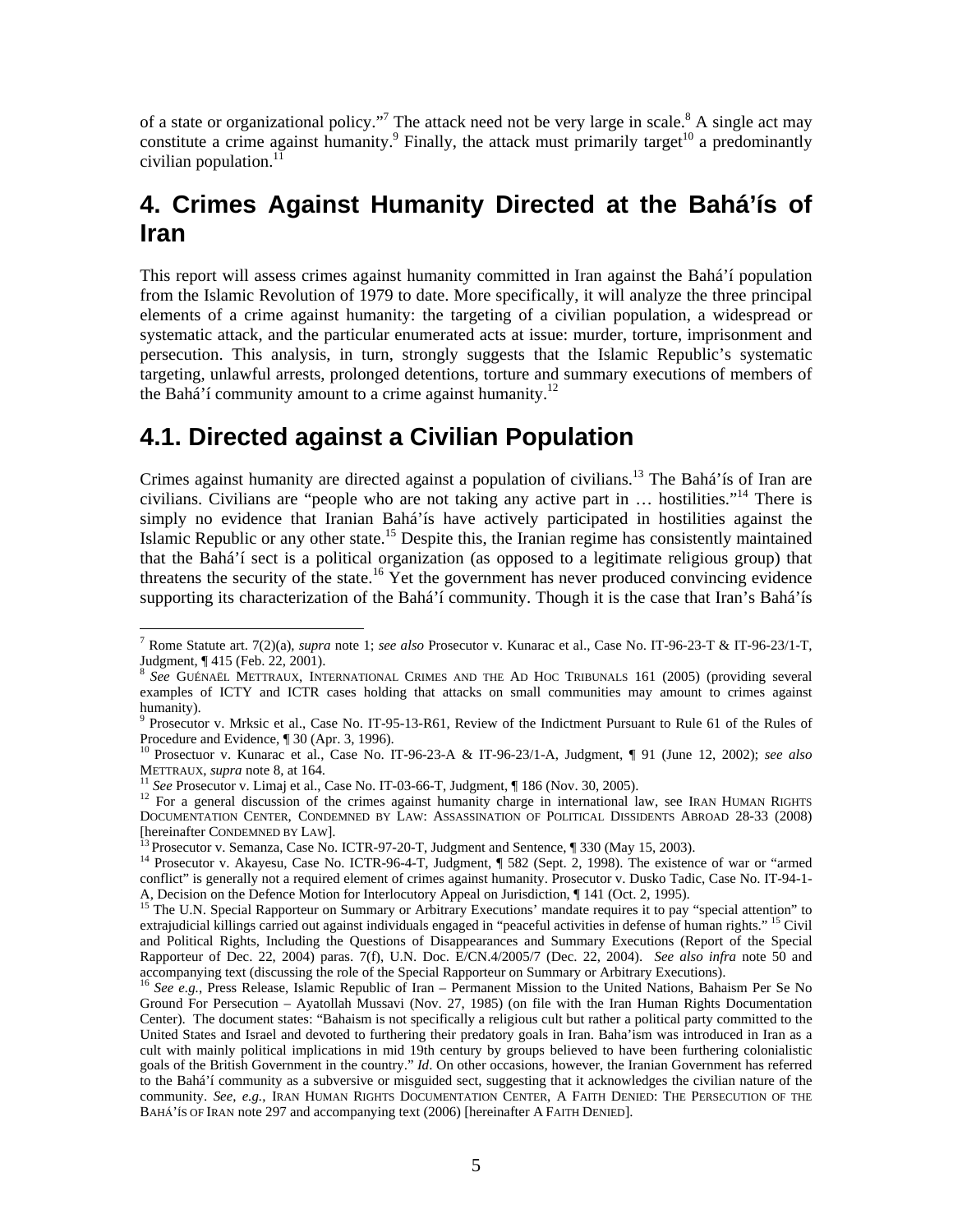oppose many of the regime's policies – including those directly targeting them – their political or religious activities do not deprive them of civilian status for the purposes of a crimes against humanity analysis.<sup>17</sup>

Pursuant to the Rome Statute and customary international law, Iran's Bahá'ís also constitute a population that is not "a limited and randomly selected number of individuals."18 More specifically, Iran's Bahá'ís "form a self-contained group of individuals, either geographically or as a result of other common features."<sup>19</sup> It is clear, therefore, that the regime's systematic targeting of this group of individuals who share a common faith satisfies the definition of "population" under customary international law. The regime's repeated targeting of the Bahá'í community's leadership provides further proof of its deliberate campaign of terror against this civilian population. $20$ 

#### **4.2. A Widespread or Systematic Attack**

To qualify as a crime against humanity, an act in question must be part of a widespread *or* systematic attack, rather than a "random act of violence."<sup>21</sup> "Widespread" has been construed to refer to the scale of an attack, and may relate to a series of acts or a single act of great magnitude.<sup>22</sup> "Systematic" means that the attack is "organized and follow[s] a regular pattern on the basis of a common policy."23 An attack need not, however, be part of a formal or explicit government policy to be systematic – its systemic nature can be informal and may be deduced from the way the acts occur.<sup>24</sup> The ICTY and ICTR tribunals have identified systematic attacks based on many factors, including the structured manner in which the acts took place, the establishment of institutions to implement a policy of attacks, the involvement of political or military authorities, and the use of financial, military or other resources.<sup>25</sup>

The Islamic Republic's attacks on the Bahá'í community since 1979 qualify as both widespread and systematic. The cumulative and intended effect of these widespread attacks has been to terrorize an already vulnerable minority group into submission. As chronicled in the factual

 $\overline{a}$  $17$ Prosecutor v. Mrksic et al., Case No. IT-95-13-R61, Review of the Indictment Pursuant to Rule 61 of the Rules of Procedure and Evidence, ¶ 29 (Apr. 3, 1996).

<sup>18</sup>Prosectuor v. Kunarac et al*.*, Case No. IT-96-23-A & IT-96-23/1-A, Judgment, ¶ 90 (June 12, 2002); *see also* A FAITH

DENIED, *supra* note 16, at 23-35.<br><sup>19</sup> Guénaël Mettraux, *Crimes Against Humanity in the Jurisprudence of the International Criminal Tribunals for the*<br>former Yugoslavia and Rwanda, 43 HARV. INT'L L.J. 237, 255 (2002).

<sup>&</sup>lt;sup>20</sup> See A FAITH DENIED, supra note 16, at 2 (2006).<br><sup>21</sup> Prosecutor v. Akayesu, Case No. ICTR-96-4-T, Judgment, ¶ 579 (Sept. 2, 1998) (noting that the requirement is disjunctive); *see also* Prosecutor v. Dusko Tadic, 141 Case No. IT-94-1-T, Judgment, ¶¶ 646, 648 (May 7, 1997); Prosectuor v. Kunarac et al., Case No. IT-96-23-A & IT-96-23/1-A, Judgment, ¶ 94 (June 12, 2002); Prosectuor v. Blaskic, Case No. IT-95-14-T, Judgment ¶ 203 (Mar. 3, 2000).

<sup>&</sup>lt;sup>22</sup> Prosecutor v. Akayesu, Case No. ICTR-96-4-T, Judgment, ¶ 579 (Sept. 2, 1998).<br><sup>23</sup> Prosecutor v. Akayesu, Case No. ICTR-96-4-T, Judgment, ¶ 580 (Sept. 2, 1998); see also Prosectuor v. Kunarac et al*.*, Case No. IT-96-23-A & IT-96-23/1-A, Judgment, ¶ 94 (June 12, 2002) (citing Prosecutor v. Tadic, Case No. IT-96- 1-T, Judgment, ¶ 648 (May 7, 1997)). The Trial Chamber in the *Kunarac* case noted that "[p]atterns of crimes – that is the non-accidental repetition of similar criminal conduct on a regular basis – [is] a common expression of such systematic occurrence." Prosecutor v. Kunarac et al., Case No. IT-96-23-T & IT-96-23/1-T, Judgment, ¶ (Feb. 22, 2001).

<sup>&</sup>lt;sup>24</sup> Prosecutor v. Tadic, Case No. IT-96-1-T, Judgment, ¶ 653 (May 7, 1997); Prosecutor v. Akayesu, Case No. ICTR-96-4-T, Judgment, ¶ 580 (Sept. 2, 1998).

<sup>&</sup>lt;sup>25</sup> Prosecutor v. Jelisic, Case No. IT-95-10-T, Judgment, ¶ (Dec. 14, 1999); Prosecutor v. Akayesu, Case No. ICTR-96-4-T, Judgment, ¶ 580 (Sept. 2, 1998); Prosectuor v. Kunarac et al*.*, Case No. IT-96-23-A & IT-96-23/1-A, Judgment, ¶ 94 (June 12, 2002); Prosecutor v. Blaskic, Case No. IT-95-14-T, ¶ 101 (Mar. 3, 2000); Prosecutor v. Limaj et al., Case No. IT-03-66-T, Judgment, ¶ 183 (Nov. 30, 2005); Prosecutor v. Ntakirutimana, Case No. ICTR-96-10 & ICTR-96-17- T, Judgment, ¶ 804 (Feb. 21, 2003); Prosecutor v. Niyitegeka, Case No. ICTR-96-14-T, Judgment, ¶ 439 (May 16, 2003).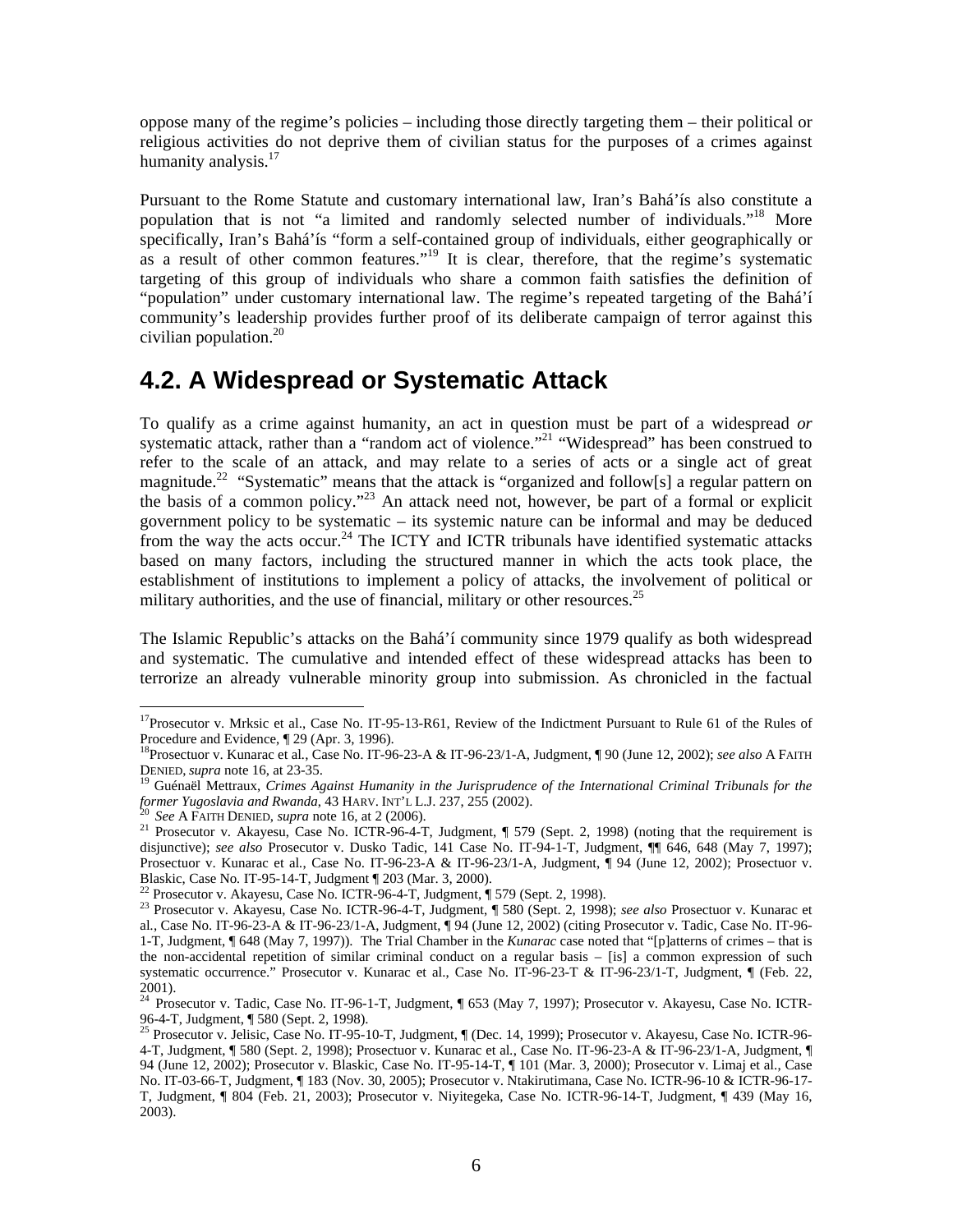reports, over the last 30 years Bahá'ís in numerous cities, including Tehran, Yazd, Qazvin, Hamadan, Tabriz and Shiraz, have been subject to regular raids on their homes by the Revolutionary Guards, seizure of their property, arrests, detentions and executions as a result of their refusal to denounce their faith.<sup>26</sup> The regime's coordinated attacks on this community have also been systematic. Since the founding of the Islamic Republic, the Iranian government has engaged in an official program to suffocate and ultimately destroy the Bahá'í community by, among other tactics, preventing Bahá'í participation in the country's education and employment sectors.<sup>27</sup> According to the government, such deprivations are appropriate "punishment" for membership in an allegedly heretical sect.<sup>28</sup> The following circular from the Ministry of Labor and Social Affairs illustrates this attitude:

In accordance with Paragraph 8 of Article 29 of the Reconstruction of Human Resources Policy for Ministries, Governmental Organizations and other Government affiliated Offices which was approved on 5/7/1362 [Oct. 27, 1981] by the Consultative Islamic Majlis, the punishment for membership in misguided sects recognized by all Muslims to be outside of Islam or membership in organizations whose doctrine and constitution are founded on the basis of rejecting the divine religions, is permanent dismissal from governmental employment.<sup>2</sup>

Similar circulars were sent from the Ministry of Education to universities and even some secondary schools as part of a series of nationwide campaigns to purge Bahá'ís from all governmental and educational institutions in the country.30

## **4.3. Enumerated Acts**

Of the acts that constitute crimes against humanity against Iran's Bahá'ís, this report focuses on four of the most egregious: murder, torture, imprisonment and persecution. For each of these charges, it must be shown that the perpetrator knew that the conduct was part of, or intended the conduct to be part of a widespread or systematic attack against a civilian population.<sup>31</sup>

#### *Murder*

"Murder" as a crime against humanity has been defined simply as an act or omission with intent to kill or cause serious bodily harm (or with reasonable knowledge that death would result) that results in such death.<sup>32</sup> As detailed in the factual reports, nearly 207 Bahá'ís were executed between 1979 and 1987 because of their faith.<sup>33</sup> Most of the 207 executions followed arbitrary and summary trials conducted by a revolutionary court, where the "accused" were often convicted without the assistance of legal counsel.<sup>34</sup> The case of Bahman Samandari is illustrative. Samandari was a Bahá'í accused of espionage and executed the day following his arrest.<sup>35</sup> The

<sup>&</sup>lt;sup>26</sup> See A FAITH DENIED, supra note 16, at 27-33.

<sup>&</sup>lt;sup>27</sup>*Id.* at 48-49.<br><sup>28</sup> *See, e.g.*, A FAITH DENIED, *supra* note 16, Appendices 3-9 (detailing other official government actions taken against members of the Bahá'í community).<br> $^{29}$  *Id.* at 43.

<sup>&</sup>lt;sup>30</sup> See id. at 43-45; see also id., Appendix 1.<br><sup>31</sup> See id. at 43-45; see also id., Appendix 1.<br><sup>32</sup> See, e.g., Prosecutor v. Blagojevic and Jokic, Case No. IT-02-60-T, Judgment, ¶ 556 (Jan. 17, 2005).<br><sup>32</sup> See, e.g., P http://www.unhcr.org/refworld/country,,MARP,,IRN,,469f38a3c,0.html (last visited Oct. 25, 2008).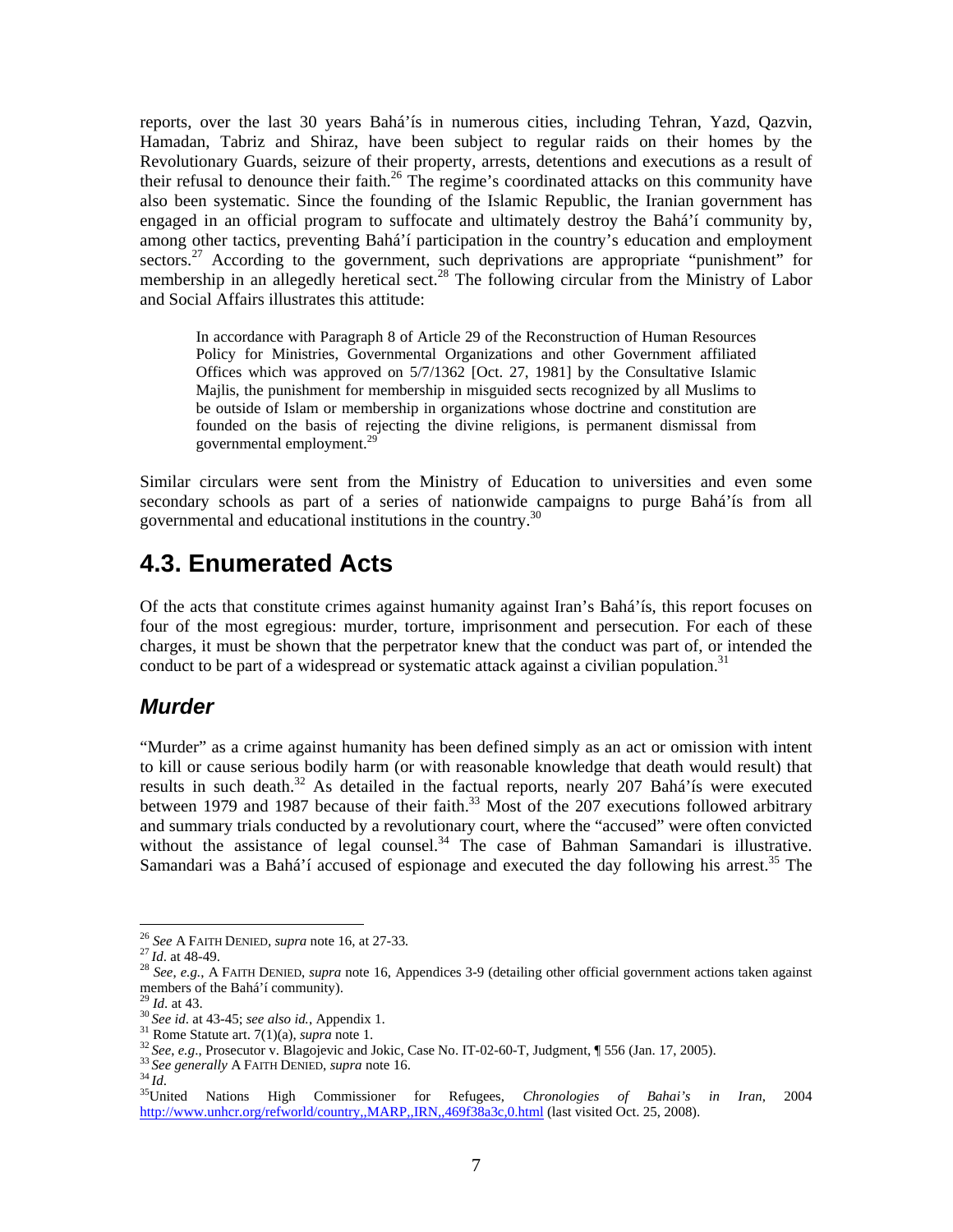U.N. Human Rights Committee investigated his case, and one Committee member found that he was

tried by an Islamic revolutionary court without the assistance of a lawyer, sentenced following summary proceedings and executed. Such a situation was completely contrary to the provisions of the International Covenant on Civil and Political Rights [which provides minimal due process standards] … It was not sufficient that there should be a judgment; a number of guarantees must also be met.<sup>36</sup>

Likewise, the 22 Bahá'ís executed in Shiraz in 1983 were arrested, detained for 9 months, convicted and executed for their membership in the "wayward sect of Bahá'ísm" without any due process.<sup>37</sup> Their interrogations, trials and executions took place in the prison itself, without the presence of counsel.<sup>38</sup> Witnesses stated that several of the trials took no more than ten to fifteen  $\rm{m}$  minutes.<sup>39</sup> Each victim was simply given the opportunity to recant his or her faith and sentenced to death upon refusal.<sup>40</sup> The head of the Judiciary, Ayatollah Musavi-Ardebili, approved their death sentences.<sup>41</sup>

Although sanctioned by the state and its judiciary, the summary executions of many (if not most) of the Bahá'ís killed by the regime during the past 30 years fail to meet minimum international standards set out in the International Covenant on Civil and Political Rights (ICCPR or Covenant), to which Iran is a signatory.<sup>42</sup> The ICCPR (and the companion International Covenant on Economic, Social and Cultural Rights) impose affirmative obligations on member states, including the primary duty to implement national legislation in order to "give effect to the rights recognized" in the treaty and the duty to provide "effective remedies" when violations of those duties occur.<sup>43</sup> The ICCPR requires all member states to "respect and to ensure to all individuals within [their] territory and subject to [their] jurisdiction" all rights recognized by the Covenant irrespective of "race, colour, sex, language, religion, political or other opinion, national or social origin, property, birth or other status."<sup>44</sup>

Any execution of a member of the Bahá'í community that failed to meet the standards set out in Articles  $6^{45}$ ,  $9^{46}$  and  $14^{47}$  of the ICCPR may qualify as an extrajudicial killing (or murder)

 $\overline{a}$ 

<sup>36</sup> U.N. Human Rights Comm., Summary Record of the 125 2nd Meeting at 3, U.N. Doc CCPR/C/SR.1251 (June 27, 1994).

<sup>&</sup>lt;sup>37</sup> See generally IRAN HUMAN RIGHTS DOCUMENTATION CENTER, COMMUNITY UNDER SIEGE: THE ORDEAL OF THE BAHÁ'ÍS OF SHIRAZ (2007) [hereinafter COMMUNITY UNDER SIEGE].<br>
<sup>38</sup> *Id.* at 11-39.<br>
<sup>39</sup> *Id.* at 38.<br>
<sup>40</sup> *Id.* at 32-34.<br>
<sup>41</sup> *Id.* at 38 (arguing that the executions had to be approved by Tehran).<br>
<sup>42</sup> *See* Intern

ICCPR]; *see also* CONDEMNED BY LAW, *supra* note 12, at 11-19 (providing an in-depth account of extrajudicial killings

and protections guaranteed in the International Covenant on Civil and Political Rights).<br><sup>43</sup> ICCPR art. 2, *supra* note 42; *see also generally* International Covenant on Economic, Social and Cultural Rights,<br>U.N. Doc. U.

<sup>&</sup>lt;sup>44</sup> ICCPR art. 2, *supra* note 42.<br><sup>45</sup> Article 6 of the ICCPR provides: "Every human being has the inherent right to life. This right shall be protected by law. No one shall be arbitrarily deprived of his life." ICCPR art. 6, *supra* note 42. For a more in-depth legal analysis of Article 6 of the ICCPR, see CONDEMNED BY LAW, *supra* note 12, at 12-14.<br><sup>46</sup> Article 9 of the ICCPR provides that member states must provide substantive and procedural "due process" before

they limit, interfere with or otherwise extinguish an individual's right to life (or liberty). ICCPR art. 9, *supra* note 42. Specifically, Article 9 provides an overarching "right to liberty and security of person," which prohibits arbitrary and unlawful arrests, prolonged detentions or deprivation of liberty by a member state or its security forces. *Id*. For a more in-depth legal analysis of Article 9 of the ICCPR, see CONDEMNED BY LAW, *supra* note 12, at 14-18

<sup>&</sup>lt;sup>47</sup> Article 14 of the ICCPR prohibits the extinguishing of an individual's right to life absent a "fair hearing." ICCPR art. 14, *supra* note 42. It provides that all individuals are "entitled to a fair and public hearing by a competent, independent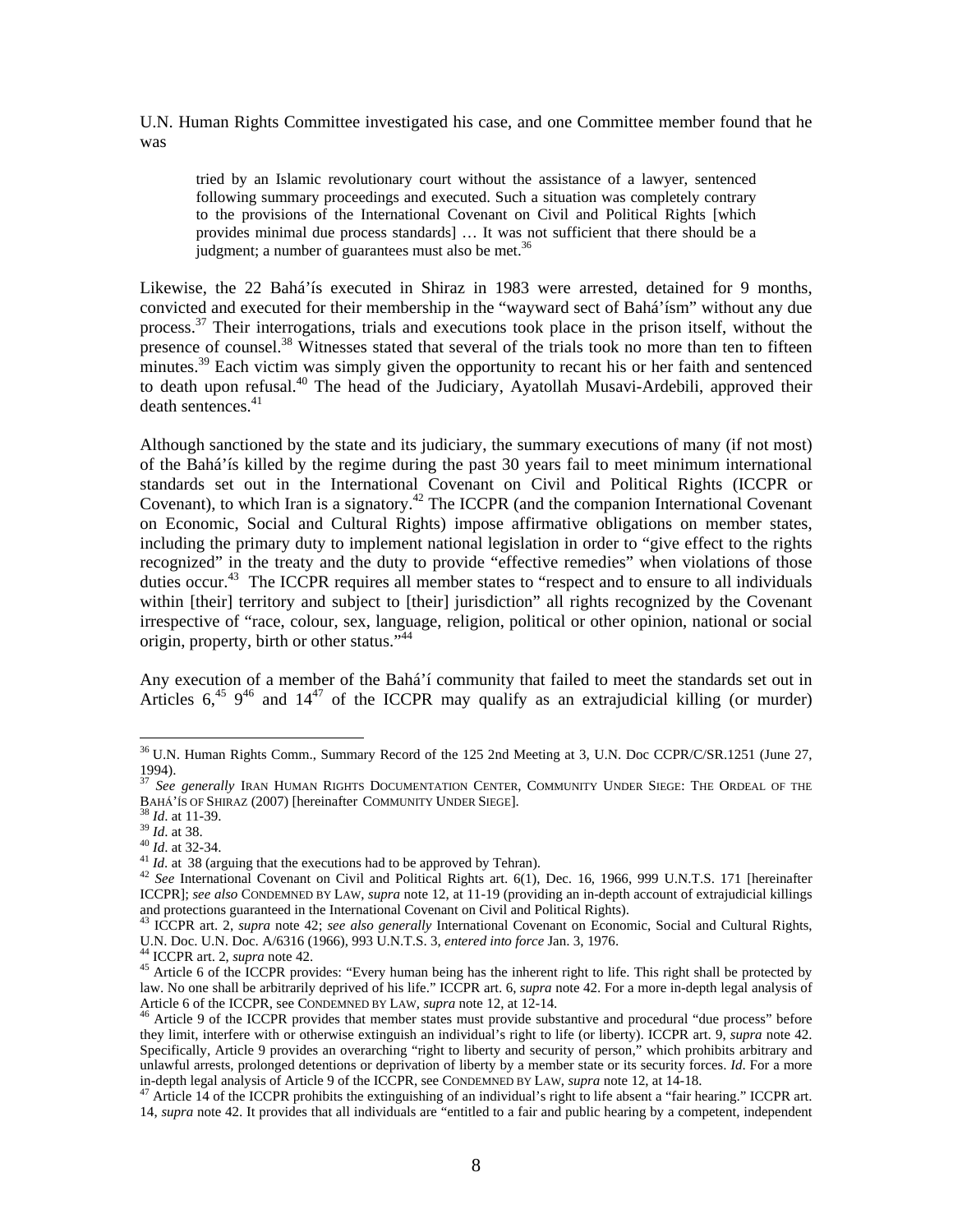constituting a crime against humanity. Moreover, the U.N. Human Rights Committee recognizes Article 6's inherent duty to prevent extrajudicial killings (i.e. murder) by noting that member states "should take measures not only to prevent and punish deprivation of life by criminal acts, but also to prevent arbitrary killing by their own security forces."<sup>48</sup> In fact, the Committee's General Comment on the legal obligations of states party to the ICCPR explicitly states that the continued failure to punish and prevent extrajudicial killings may constitute a crime against humanity.<sup>49</sup>

Given the above, it is clear that contrary to its obligations under the ICCPR, Iran has consistently violated the Covenant's guarantee of the right to life inside its borders.<sup>50</sup> Not only has the regime failed to prevent the commission of extrajudicial killings by its own security forces, it has actively encouraged such practices.

#### *Torture*

Under customary international law, the prohibition against torture is among those most fundamental principles from which states cannot exempt themselves, and which states must prosecute (or extradite accordingly) whenever possible.<sup>51</sup> The responsibility to prevent torture and prosecute or extradite those responsible for its commission extends to the Islamic Republic of Iran.

Torture as a crime against humanity consists of three elements: (i) an intentional act or omission, (ii) that inflicts severe pain or suffering, whether physical or mental, (iii) and that was intended to achieve a prohibited purpose.52 Prohibited purposes, as set forth in the Convention Against Torture, include obtaining information or a confession (from the victim or a third person), punishment, intimidation or coercion and discrimination.<sup>53</sup>

and impartial tribunal established by law." *Id*. For a more in-depth legal analysis of Article 14 of the ICCPR, see CONDEMNED BY LAW, *supra* note 12, at 14-18.

<sup>&</sup>lt;sup>48</sup> U.N. Human Rights Comm., General Comment 6, *The Right to Life*, para. 3, U.N. Doc. HRI/GEN/1/Rev.1 at 6 (1994).

<sup>49</sup> U.N. Human Rights Comm., General Comment 31, *Nature of the General Legal Obligation Imposed on State Parties to the Covenant*, para. 8, U.N. Doc. CCPR/C/21/Rev.1/Add.13 (May 26, 2004). <sup>50</sup> *See generally* A FAITH DENIED, *supra* note 16; CONDEMNED BY LAW, *supra* note 12. Such was the finding of the 1996

U.N. General Assembly resolution 51/107 addressing state-sponsored violence and extrajudicial killings perpetrated by the Islamic Republic of Iran. G.A. Res 51/107,  $\P\P$  1, 6, 9, 10, U.N. GAOR, 51<sup>st</sup> sess., U.N. Doc. A/RES/51/107 (Mar. 3, 1997). In addition to U.N. resolutions, the Special Rapporteur on Summary or Arbitrary Executions has documented a number of extrajudicial executions committed by the Islamic Republic abroad in his reports in 1993, 1996 and 1997. *See* Report by the Special Rapporteur, Mr. Bacre Waly Ndiaye, U.N. Doc. E/CN.4/1994/7 (7 Dec. 1993); Report by the Special Rapporteur, Mr. Bacre Waly Ndiaye, U.N. Doc. E/CN.4/1996/4 (25 Jan. 1996); Report of the Special Rapporteur, Mr. Bacre Waly Ndiaye, U.N. E/CN.4/1997/60/Add.1 (23 Dec. 1996). Along with numerous reports detailing the long list of state-sanctioned executions that fail to meet the most basic substantive and procedural due process standards, the Rapporteur's body of work presents a forceful condemnation of the regime's blatant disregard of the fundamental protections guaranteed by Article 6 of the ICCPR. *See, e.g.,* OFFICE OF THE UNITED NATIONS HIGH COMMISSIONER ON HUMAN RIGHTS, Report of the Special Rapporteur, U.N. Doc. A/HRC/4/20 (Jan. 29, 2007); PROJECT ON EXTRAJUDICIAL EXECUTIONS, CENTER FOR HUMAN RIGHTS AND GLOBAL JUSTICE, N.Y.U. SCHOOL OF LAW, *Islamic Republic of Iran: Visits and Communications, available at* www.extrajudicialexecutions.org/communications/iran.html (last visited Oct. 31, 2008). For a discussion of the contents of Article 6 of the ICCPR, see *supra* note 45 and accompanying text.

<sup>51</sup> Cherif Bassiouni, *International Crimes: Jus Cogens and Obligatio Erga Omnes*, 59 LAW AND CONTEMP. PROBS. 63, 68 (1996). In addition to torture, customary international law recognizes three other distinct crimes that rise to the level of "international crimes." *See*, *e.g.*, Rome Statute arts. 5-8, *supra* note 1. These crimes include war crimes, genocide

<sup>&</sup>lt;sup>52</sup> Prosecutor v. Kunarac et. al, Case No. IT-96-23-A & IT-96-23/1-A, Judgment,  $\P\P$  142, 153 (June 12, 2002).<br><sup>53</sup> See Prosecutor v. Akayesu, Case No. ICTR-96-4-T, Judgment,  $\P$  594 (Sept. 2, 1998); Convention Against T and Other Cruel, Inhumane or Degrading Treatment or Punishment, 39 U.N. GAOR Supp. (No. 51) at 197, U.N. Doc.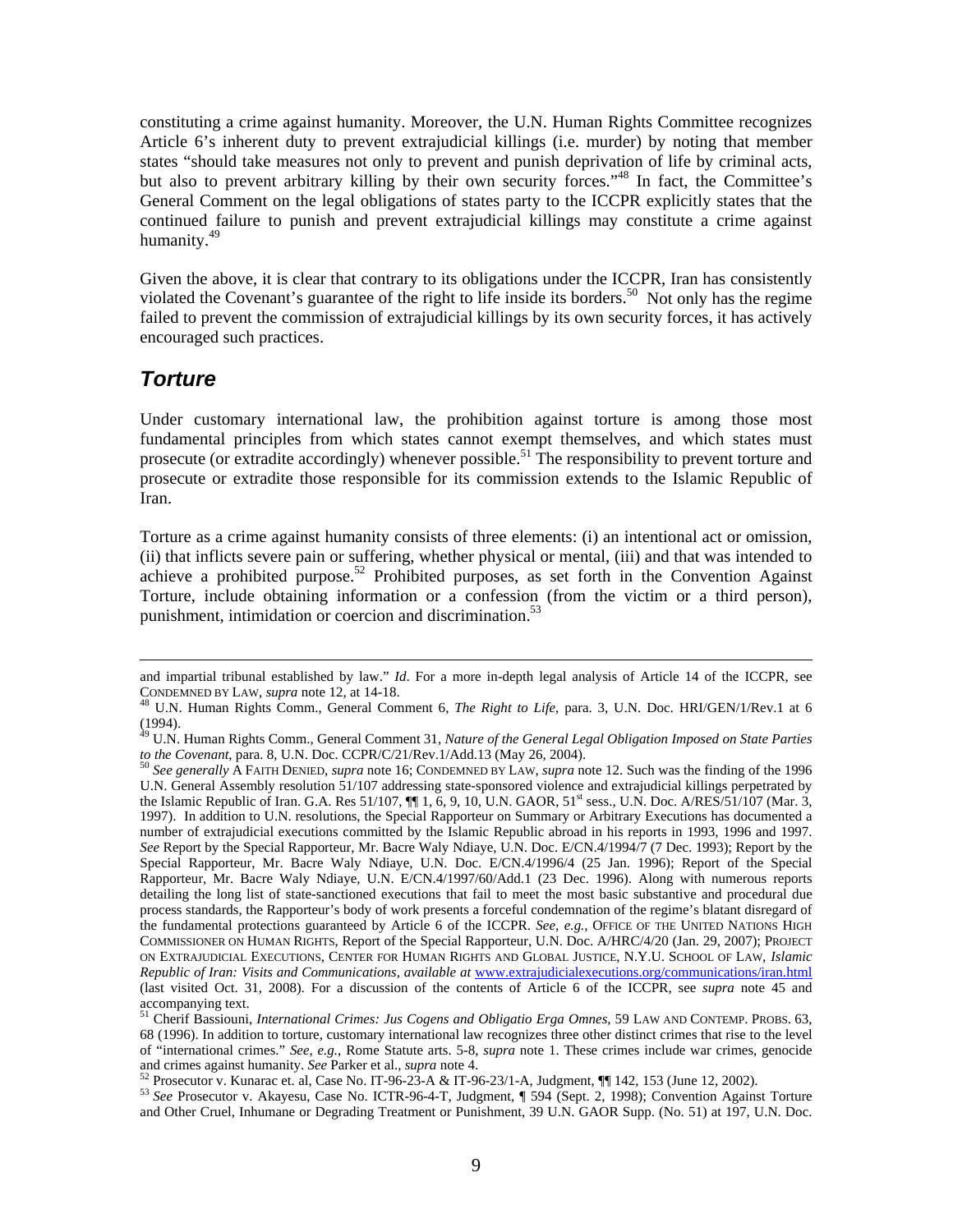Since the early 1980s, agents of the Iranian government have frequently acted to inflict torture on Bahá'ís, and evidence of state-sanctioned torture against Iran's Bahá'ís is widespread and systematic.<sup>54</sup> For example, examination of the bodies of seven Bahá'ís executed in Hamadan on June 14, 1981 showed clear signs of torture.<sup>55</sup> Their bones had been broken, there were signs of burn marks, and their legs and arms were pierced with bayonets.<sup>56</sup> In Shiraz, Bahá'ís who had been detained by the regime's security forces were forced to endure long interrogations, mock executions and regular lashings.<sup>57</sup> This torture was sanctioned by the state in an effort to obtain the names and addresses of other Bahá'ís, gain false confessions concerning the activities of Bahá'ís and persuade members of the community to recant their faith.<sup>58</sup> If the government was successful in forcing a detainee to recant through torture, it would often publicize the recantations in order to demoralize the wider Bahá'í community and encourage defections from the faith.<sup>59</sup> The coerced and fraudulent confessions were also used by the regime to justify its actions against the Bahá'í community as a whole. $60$ 

#### *Imprisonment*

Pursuant to the Rome Statute, systematic and widespread imprisonment in violation of the fundamental rules of international law may amount to a crime against humanity.<sup>61</sup> To constitute a predicate act of a crime against humanity, however, the imprisonment or detention must have been arbitrary and "without due process of law." $^{62}$  According to the ICTR, imprisonment

[a]s a crime against humanity refers to arbitrary or otherwise unlawful detention or deprivation of liberty. It is not every minor infringement of liberty that forms the material element of imprisonment as a crime against humanity; the deprivation of liberty must be of similar gravity and seriousness as the other crimes enumerated as crimes against humanity (...). In assessing whether the imprisonment constitutes a crime against humanity, the Chamber may take into account whether the initial arrest was lawful, by considering, for example, whether it was based on a valid warrant of arrest, whether the detainees were informed of the reasons for their detention, whether the detainees were ever formally charged, and whether they were informed of any procedural rights. The Chamber may also consider whether the continued detention was lawful. When a national law is relied upon to justify a deprivation of liberty, this national law must not violate international law.<sup>63</sup>

Since the founding of the Islamic Republic, Iran's Bahá'ís have faced arbitrary, systematic and widespread imprisonment by the regime's security forces. $^{64}$  More often than not, these imprisonments failed to meet minimum "due process" protections set out in the ICCPR, to which Iran is a signatory.<sup>65</sup> These protections include the right to be informed of the reason for one's

A/39/51 (1984), *available at* http://www1.umn.edu/humanrts/instree/h2catoc.htm (last visited Oct. 25, 2008). The Convention Against Torture reflects and codifies customary international law. *See* CONDEMNED BY LAW, *supra* note 12, at 24, 28.<br><sup>54</sup> See COMMUNITY UNDER SIEGE, *supra* note 37, at 25-28.

<sup>&</sup>lt;sup>54</sup> See COMMUNITY UNDER SIEGE, *supra* note 37, at 25-28.<br><sup>55</sup> A FAITH DENIED, *supra* note 16, at 31.<br><sup>57</sup> COMMUNITY UNDER SIEGE, *supra* note 37, at 19-28.<br><sup>57</sup> COMMUNITY UNDER SIEGE, *supra* note 37, at 19-28.<br><sup>59</sup> Se protections guaranteed in the ICCPR).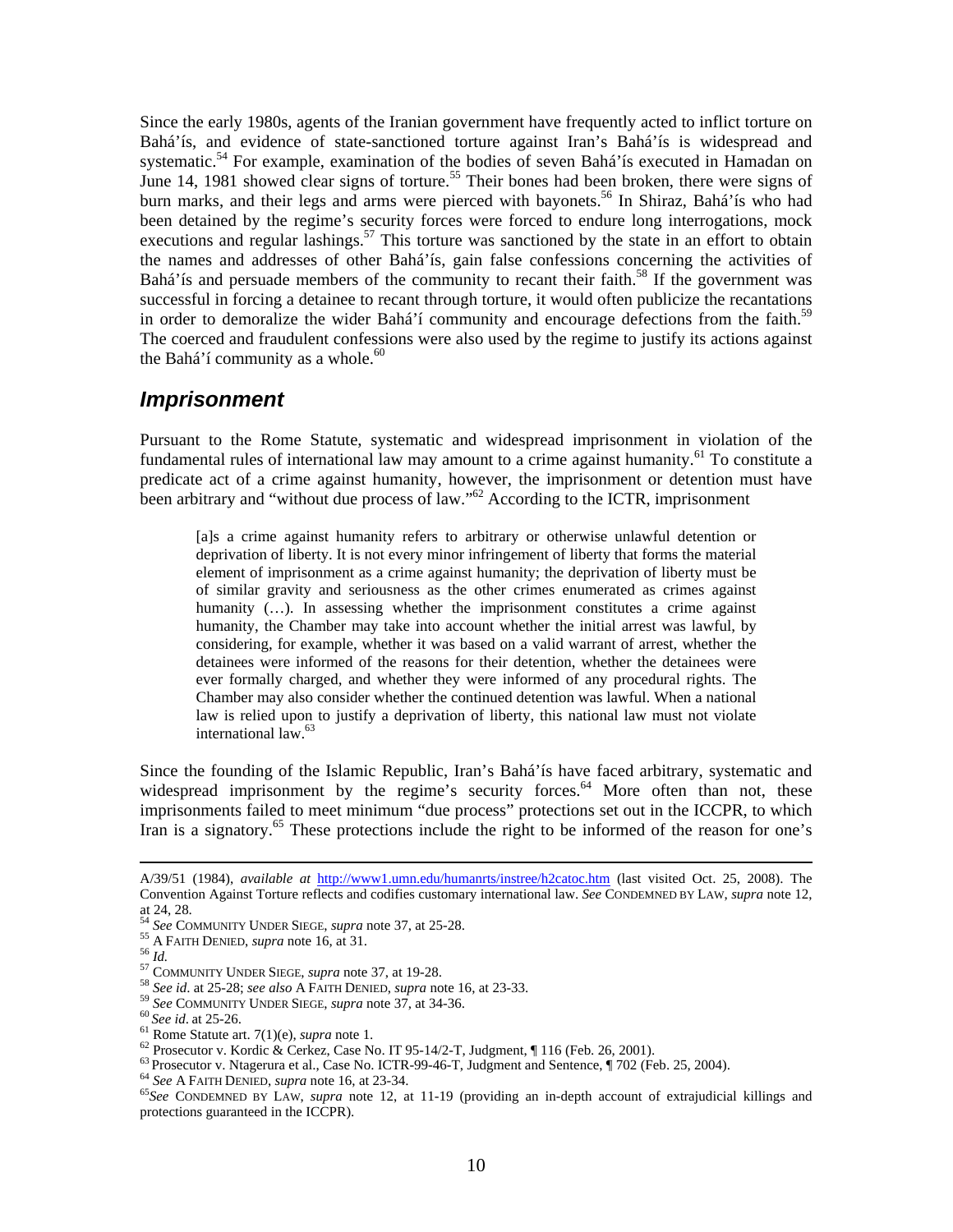arrest and detention (during the course of one's arrest) and the charges involved, $66$  the right to a hearing assessing the legality of the person's detention,<sup>67</sup> and the right to a timely trial before a competent court.<sup>68</sup> They also include trial and post-trial "fair hearing" guarantees.<sup>69</sup> As such, the regime's past and ongoing campaign of imprisonment against the Bahá'ís satisfies the crime against humanity requirements of international criminal law.

The illegal and arbitrary character of the mass imprisonment of Bahá'ís since the late 1970s is also clear from the nature of the charges brought against them. For example, Bahá'ís have frequently been accused of espionage and Zionism because the world headquarters of the Bahá'í Faith is located in Haifa, Israel, the last resting place of the religion's founder.<sup>70</sup> Yet when Bahá'í prisoners held for espionage or Zionism agree to renounce their faith and convert to Islam, they are usually released – proving the arbitrary nature of the official charges filed against them (and the illegitimate reasons for their imprisonment).<sup>71</sup> A particularly cogent example of the arbitrary detention of Bahá'ís is the arrest of Simin Sabiri and Roya Ishraqi in Shiraz, on the charge of "not being married."<sup>72</sup> There is no such crime under the Iranian penal code.

Other examples evidencing the arbitrary imprisonment to which Iran's Bahá'ís are routinely subjected include the arrests of 54 Bahá'í youth from Shiraz in  $2006$ <sup>73</sup> Despite having received advanced written permission from the Islamic Council in Shiraz to participate in a literacy program for underprivileged children, these youths were imprisoned and charged with spreading anti-government propaganda.<sup>74</sup> Fifty of them had their 3-year prison sentence suspended on the condition that they participate in religion classes conducted by the Islamic Propaganda Organization.75 Finally, as of this writing, seven Bahá'í community leaders arrested in May 2008 have still not been publicly charged with any crime, despite having been held in detention for over 4 months. $^{76}$ 

#### *Persecution*

The Rome Statute defines the crime of persecution as "the intentional and severe deprivation of fundamental rights contrary to international law by reason of the identity of the group or collectivity."77 Persecution may be based on the group or collectivity's politics, religion, race or ethnicity.78 The ICTY explains that

infringements of the elementary and inalienable rights of man, which are 'the right to life, liberty and the security of person', the right not to be 'held in slavery or servitude', the

 $66$  ICCPR art. 9(2), supra note 42.

<sup>&</sup>lt;sup>67</sup> *Id.* art. 9(4); see also id. art. 9(5) (allowing for just compensation for unlawful detention).<br>
<sup>67</sup> *Id.* art. 9(3); see also id. art. 14(3)(c).<br>
<sup>69</sup> *Id.* art. 14.<br>
<sup>70</sup> See A FAITH DENIED, supra note 16, at 22, Int'l, New York, NY), July 24, 2006, *available at http://www.amnestyusa.org/document.php?lang=e&id=ENGMDE130822006* (last visited Oct. 25, 2008).<br><sup>74</sup> *Id.*<br><sup>75</sup> 2008 Annual Report of the U.S. Commission on International Religious Freedom – Other Countries on the

COMMISSION'S CPC LIST: IRAN (2008), *available at* http://www.uscirf.gov/images/AR2008/iran.pdf (last visited Oct. 25, 2008).

<sup>76</sup> *Iran: Arbitrary arrests/Prisoners of conscience*, DOCUMENT (Amnesty Int'l, New York, NY) May 15, 2008, *available at* http://www.amnesty.org/en/library/asset/MDE13/068/2008/en/25f1bbd2-2339-11dd-89c0 51e35dab761d/mde130682008eng.html (last visited Oct. 25, 2008). 77 Rome Statute art. 7(2)(g), *supra* note 1. 78 CASSESE ET AL., *supra* note 2, at 378.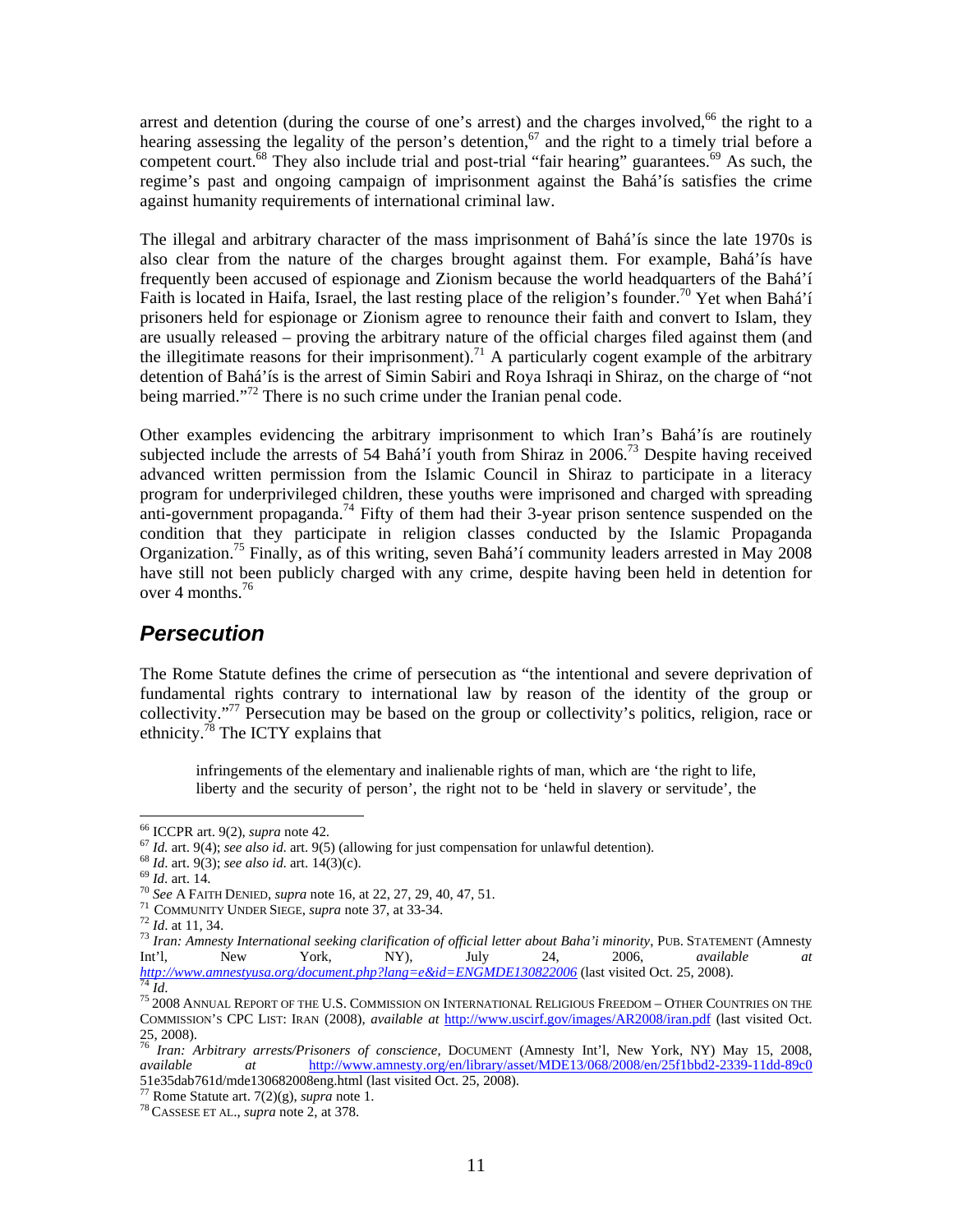right not to 'be subjected to torture or to cruel, inhuman or degrading treatment or punishment' and the right not to be 'subjected to arbitrary arrest, detention or exile' as affirmed in Articles 3, 4, 5 and 9 of the Universal Declaration of Human Rights, by their very essence may constitute persecution when committed on discriminatory grounds."<sup>79</sup>

Aside from murder and torture,  $80$  the following acts have been found to constitute persecution when committed on discriminatory grounds: "comprehensive destruction of homes and property,"<sup>81</sup> "plunder of property"<sup>82</sup> and "destruction of property or means of subsistence," "destruction and damage of religious or educational institutions,"83 "harassment, humiliation and psychological abuse,"<sup>84</sup> "den[ial of] bank accounts, educational or employment opportunities, and choice of spouse … on the basis of … religion,"85 "incitement to murder and extermination," and "hate speech."<sup>86</sup>

A review of the regime's systematic and widespread abuses reveals that all of the foregoing actions have, at one time or another, been taken against Iran's Bahá'ís. As demonstrated above and in the prior reports, the Bahá'ís in Iran have suffered various forms of political, economic, social and cultural persecution.<sup>87</sup> Many have had their private property and businesses confiscated, been denied educational and employment opportunities, seen their sacred and holy places destroyed (including the House of the Báb, the faith's most revered site) and witnessed the desecration of their cemeteries.<sup>88</sup> It is clear, therefore, that the Iranian regime's targeting of the Bahá'í community violates the ICCPR's requirement of all member states to "respect and to ensure to all individuals within [their] territory and subject to [their] jurisdiction" all rights recognized by the Covenant irrespective of "race, colour, sex, language, *religion*, political or other opinion, national or social origin, property, birth or other status" (emphasis added).<sup>89</sup>

#### **5. Accountability for Crimes Against Humanity**

Accountability based on individual criminal liability allows for the arrest, conviction and punishment of individuals responsible for violations of fundamental human rights.<sup>90</sup> Such accountability may be based on direct involvement in a crime, including the commission, planning, instigation, ordering or aiding and abetting of criminal conduct.<sup>91</sup> Individual liability may also be established pursuant to the principle of command responsibility, which assigns

 $\overline{a}$ 

<sup>&</sup>lt;sup>79</sup> Prosecutor v. Blaskic, Case No. IT-95-14-A, Judgment, ¶ 136 (July 29, 2004) (quoting Prosecutor v. Blaskic, Case

No. IT-95-14-T, Judgment, ¶ 220 (Mar. 3, 2000)).<br><sup>80</sup> *Id.*, ¶ 143 (citing Prosecutor v. Kupreskic, Case No. IT-95-16-T, Judgment, ¶ 615 (Jan. 14, 2000)).<br><sup>81</sup> Prosecutor v. Kvocka et al., Case No. IT-98-30/1-T, Judgment, Case No. IT-95-16-T, Judgment, ¶ 631 (Jan. 14, 2000)).<br>
<sup>82</sup> *Id.* (citing Prosecutor v. Blaskic, Case No. IT-95-14-T, Judgment, ¶ 234 (Mar. 3, 2000)).

<sup>&</sup>lt;sup>83</sup> Id. (citing Prosecutor v. Kordic et al., Case No. IT-95-14/2-T, Judgment,  $\P$  206 (Feb. 26, 2001)).<br><sup>84</sup> Prosecutor v. Kvocka et al., Case No. IT-98-30/1-A, Judgment,  $\P$  325 (Feb. 28, 2005) (stating that there is "n that, in the context in which they were committed and taking into account their cumulative effect, the acts of harassment, humiliation and psychological abuse … are acts which by their gravity constitute material elements of the erime of persecution."); see also id., ¶ 323.<br>
<sup>85</sup> Prosecutor v. Kvocka et al., Case No. IT-98-30/1-T, Judgment, ¶ 186 (Feb. 26, 2004).<br>
<sup>86</sup> Prosecutor v. Nahimana et al., Case No. ICTR-99-52-T, Judgment and Sentence, ¶¶

<sup>(</sup>Dec. 3, 2003) (citing Conspiracy and Aggression, Opinion and Judgment (Oct. 1, 1946), Office of the U.S. Chief of Counsel for Prosecution of Axis Criminality 56 (1947)).

<sup>87</sup> *See* A FAITH DENIED, *supra* note 16, at 23-52 (documenting, among other things, the Islamic Republic's destruction of religious and cultural monuments, the confiscation Bahá'í property, the denial of education to Bahá'í students and the dismissal of Bahá'ís from government and public posts).<br><sup>88</sup> *See generally* A FAITH DENIED, *supra* note 16.<br><sup>89</sup> ICCPR art. 2, *supra* note 42.<br><sup>90</sup> Rome Statute art. 25, *supra* note 1.<br><sup>91</sup> *Id.* art. 25(3).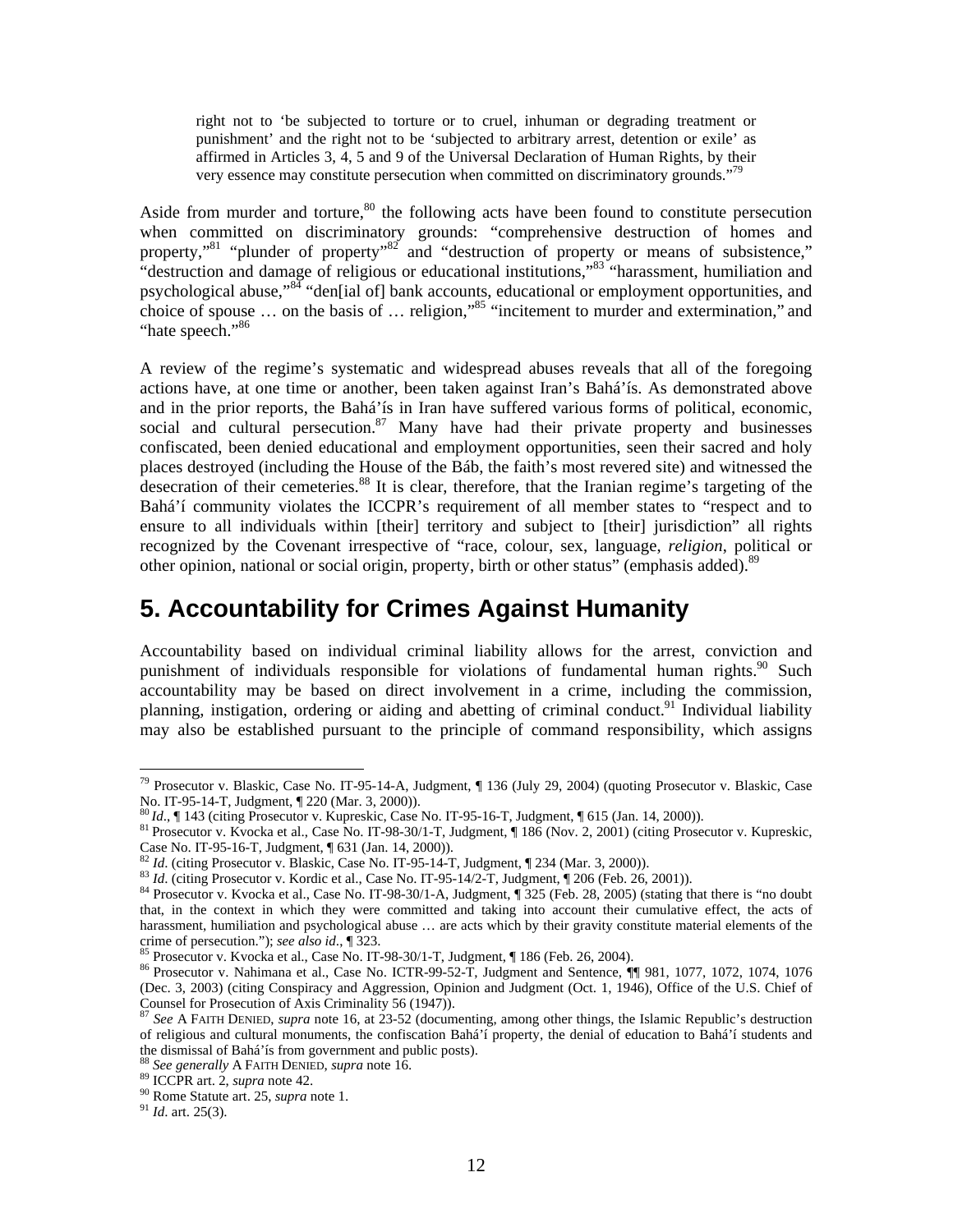liability for the failure of a superior to take necessary and reasonable measures to prevent or punish subordinates who perpetrated crimes of which the superior had knowledge.<sup>92</sup> Application of this international principle of accountability, whether grounded in direct involvement or command responsibility, demonstrates that many high ranking officials and agents associated with the Islamic Republic's security and intelligence apparatuses may be guilty for their part in the commission of crimes against humanity against Iran's Bahá'í community.

## **5.1. Individual Accountability**

Since the Nuremberg Tribunals, it is axiomatic that individuals – whether or not acting in their official capacity – may be tried for and convicted of crimes against humanity.<sup>93</sup> These crimes are subject to universal jurisdiction – that is, any member of the international community may prosecute these crimes if certain conditions are met.<sup>94</sup> Further, as in the case of the ICTY and ICTR, the international community may establish an *ad hoc* tribunal for the prosecution of such crimes.<sup>95</sup>

Under international law, individuals may be guilty of crimes against humanity for their participation in prohibited acts. The ICTY, for example, has explained that "criminal liability does not attach solely to individuals who physically commit a crime but may also extend to those who participate in and contribute to the commission of a crime in various ways, when such participation is sufficiently connected to the crime, following principles of accomplice liability."<sup>96</sup> Similarly, as illustrated by the Rome Statute, individuals may be accountable for committing or attempting to commit a crime, alone, jointly, or through another person, and for ordering, soliciting, inducing, aiding or abetting another to commit the crime.<sup>97</sup> Critically, for an enterprise undertaken jointly, individual accountability is attributed to "all participants in a common criminal plan."98 Civilian or political officials are criminally responsible for crimes committed by subordinates where the superior either knew or consciously disregarded information about the crimes.<sup>99</sup>

Numerous individuals may be held liable for the crimes against humanity perpetrated in Iran against the Bahá'í population. In particular, liability may fall on members of the Revolutionary Council who, since 1979, have devised and implemented a plan of attack on Bahá'ís.<sup>100</sup> Its members include leading clerics such as Ayatollah Mahdavi-Kani, Akbar Hashemi Rafsanjani, Ayatollah Seyyed Ali Khamenei, Ayatollah Abdul-Karim Mousavi Ardebili.<sup>101</sup> For a conviction

 $92$  *Id.* art. 28.

<sup>92</sup> *Id*. art. 28. 93 *See*, *e.g.*, Payam Akhavan, *Beyond Impunity: Can International Criminal Law Prevent Future Atrocities?*, 95 AM. J. INT'L L. 7 (2001) (providing a detailed account of the development of a truly international criminal justice system charged with prosecuting international crimes such as war crimes, torture, crimes against humanity and genocide). Criminal prosecution of individuals by permanent and *ad hoc* international tribunals has been on the rise since the Nuremberg trials. *See* George E. Edwards, *International Human Rights Law Challenges to the New Criminal Court: The Search and Seizure Right to Privacy*, 39 YALE J. INT'L L. 323, 340-41, 385-88 (2001).

<sup>&</sup>lt;sup>94</sup> See, e.g., Amnesty Int'l, Universal Jurisdiction in Europe: The State of the Art, at 1-4 (2006), available at http://www.hrw.org/reports/2006/ij0606/10.htm (last visited Oct. 25, 2008); *see also* CONDEMNED BY LAW, *supra* note 12, at 23-25. It should be noted, however, that under recent precedent incumbent officials may be immune to prosecution by the national courts of countries in which they travel, if those courts assert universal jurisdiction. *See*, *e.g.*, Case Concerning the Arrest Warrant of 11 April 2000 (Democratic Republic of Congo v. Belgium), ICJ, Judgment, 14 Feb. 2002, para. 75.<br><sup>95</sup> See generally Akhavan, supra note 93.

<sup>&</sup>lt;sup>96</sup> Prosecutor v. Blagoje Simic et al., Case No. IT-95-9-T, Judgment, ¶ 135 (Oct. 17, 2003).<br><sup>97</sup> Rome Statute art. 25, *supra* note 1.<br><sup>98</sup> CASSESE, *supra* note 2 at 191; *see also* Rome Statute art. 25(3)(d), *supra*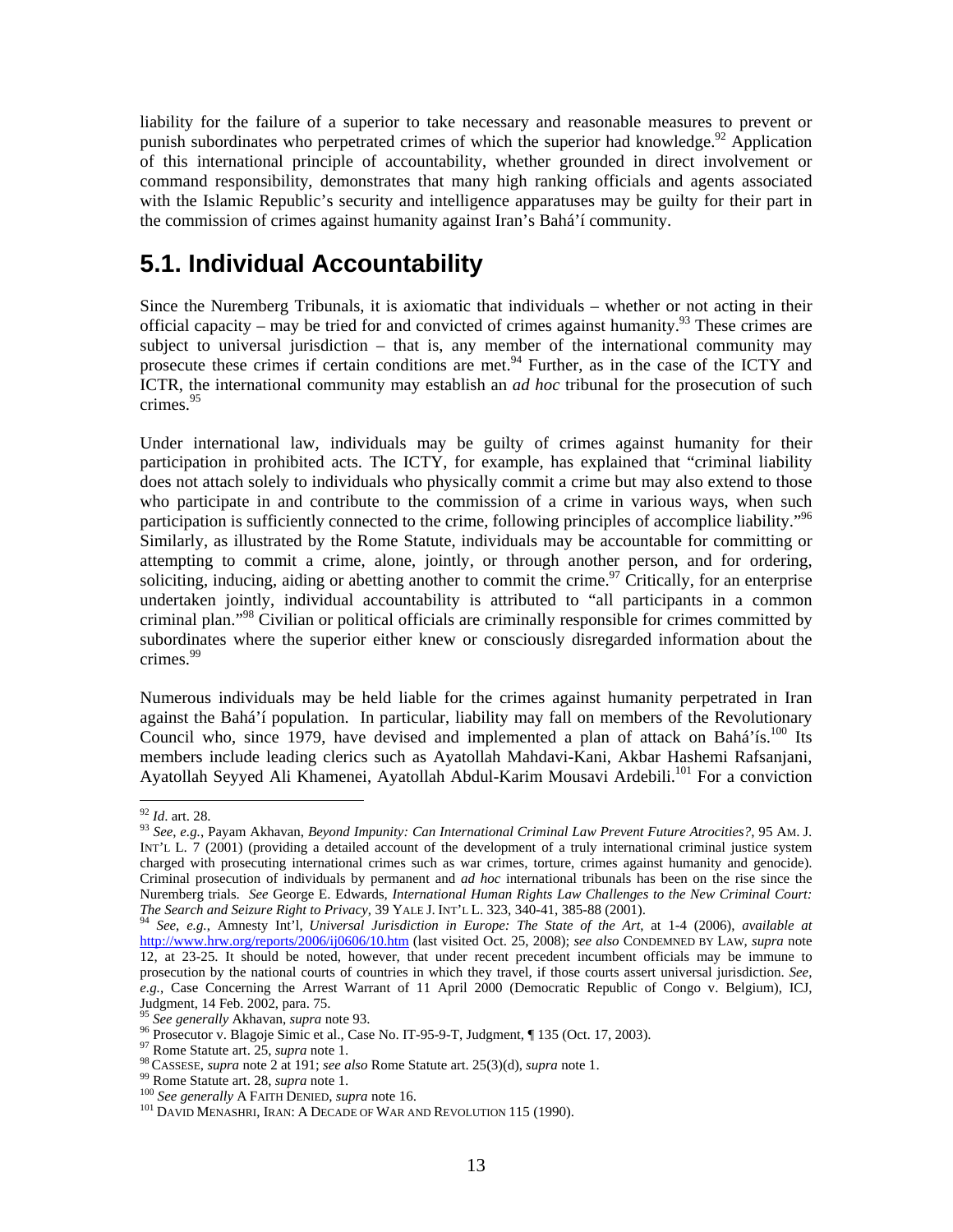to be sustained, specific details would have to established in particular prosecutions for each individual, including the existence of "a common plan, design or purpose, which amounts to or involves the commission of a crime,"102 and intent to advance the plan (which can be inferred from participation).<sup>103</sup> Further inquiry into the inner workings of the Revolutionary Council is needed to establish whether individual members were criminally accountable.

Currently, no international forum exists that may readily prosecute the Islamic Republic and its agents for their widespread and systematic attacks on the Bahá'í community of Iran. In time, however, the international community and its members may hold the perpetrators accountable and, accordingly, create or expand fora to accommodate such prosecutions.

## **5.2. Iran's State Responsibility**

The Iranian state, as opposed to individuals, cannot be held accountable for crimes against humanity in judicial fora. This does not, however, mean that the Iranian government is not responsible for the crimes described in this report.<sup>104</sup> Pursuant to the ICCPR, all states have an affirmative legal obligation to take action to prevent such violations, investigate allegations of grave human rights violations, and hold accountable the responsible parties even if they are state officials.105 Far from remedying the attacks on its Bahá'í citizens, however, the Iranian regime has actively promoted and sponsored them. The international community should condemn Iran and hold it accountable for its active and blatant disregard of international human rights laws.

 $\overline{a}$ 

<sup>&</sup>lt;sup>102</sup> Prosecutor v. Tadic, Case No. IT-94-1-A, Judgment, ¶ 227 (July 15, 1999).<br><sup>103</sup> Id. (citing Prosecutor v. Kvocka et. al, Case No. IT-98-30/1-T, Judgment, ¶ 271 (Nov. 2, 2001)).<br><sup>104</sup> André Nollkaemper, *Concurrence b* 52 INT'L & COMP. L.Q. 615, 618 (2003) (stating that crimes against humanity are perpetrated by individuals and states). For a more detailed discussion of Iran's state responsibility for violations of international human rights and criminal laws, see CONDEMNED BY LAW, *supra* note 12, at 11-20, 25-27.<br><sup>105</sup> *See supra* notes 42-49 and accompanying text (for a discussion of the Islamic Republic's responsibilities under the

ICCPR, particularly Articles 2, 6, 9 and 14); *see also* CONDEMNED BY LAW, *supra* note 12, at 11-20.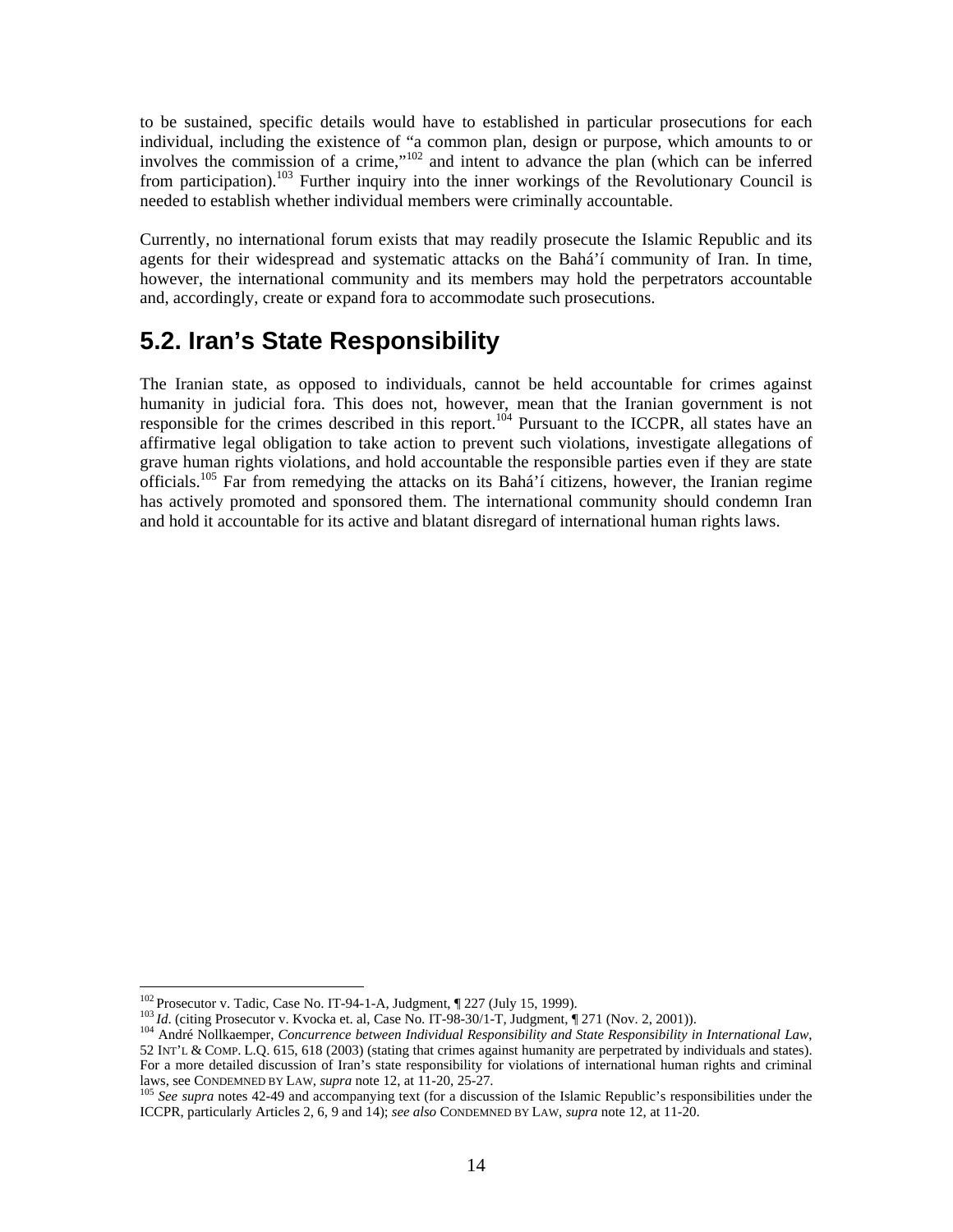## **6. Conclusion**

 $\overline{a}$ 

It is the judgment of the IHRDC that the Islamic Republic's deliberate and coordinated attacks against Iran's Bahá'í community amount to a crime against humanity. The campaign evinced a widespread and systematic character and was directed at the highest levels of the Iranian state. More specifically, a number of leading regime figures including Ayatollah Mahdavi-Kani, Hassan Ibrahim Habibi, Akbar Hashemi Rafsanjani, Ayatollah Seyyed Ali Khamenei, and Ayatollah Abdul-Karim Musavi Ardebili may all bear direct criminal responsibility for these actions.

At present, there seem to be relatively few logistical (and political) avenues by which high ranking regime elements involved with Iran's campaign of persecution against the Bahá'ís can be brought to justice. Yet legal channels do exist. Criminal prosecutions based on universal jurisdiction and customary norms, whether they occur in the domestic courts of a U.N. member state or as part of a future *ad hoc* tribunal charged with prosecuting and convicting high ranking Iranian officials responsible for crimes against humanity, remain a possibility. In the absence of effective opportunities to secure criminal convictions, however, prosecutors and families of victims should continue to employ innovative civil legal strategies in order to hold the Iranian regime financially accountable for its actions.<sup>106</sup>

To bring the perpetrators of Iran's state-directed violence to justice requires great resolve and perseverance. It is the hope of the IHRDC that at the very least, this report and its companions inform, educate and inspire victims, human rights advocates, government authorities and members of the public to remain steadfast in their pursuit to bring the Islamic Republic to account for its persecution of one of the country's most vulnerable religious communities.

<sup>106</sup> *See* CONDEMNED BY LAW, *supra* note 12, § 5 for a more comprehensive discussion of the various civil and criminal legal strategies available to victims of Iran's state-sponsored campaign of violence.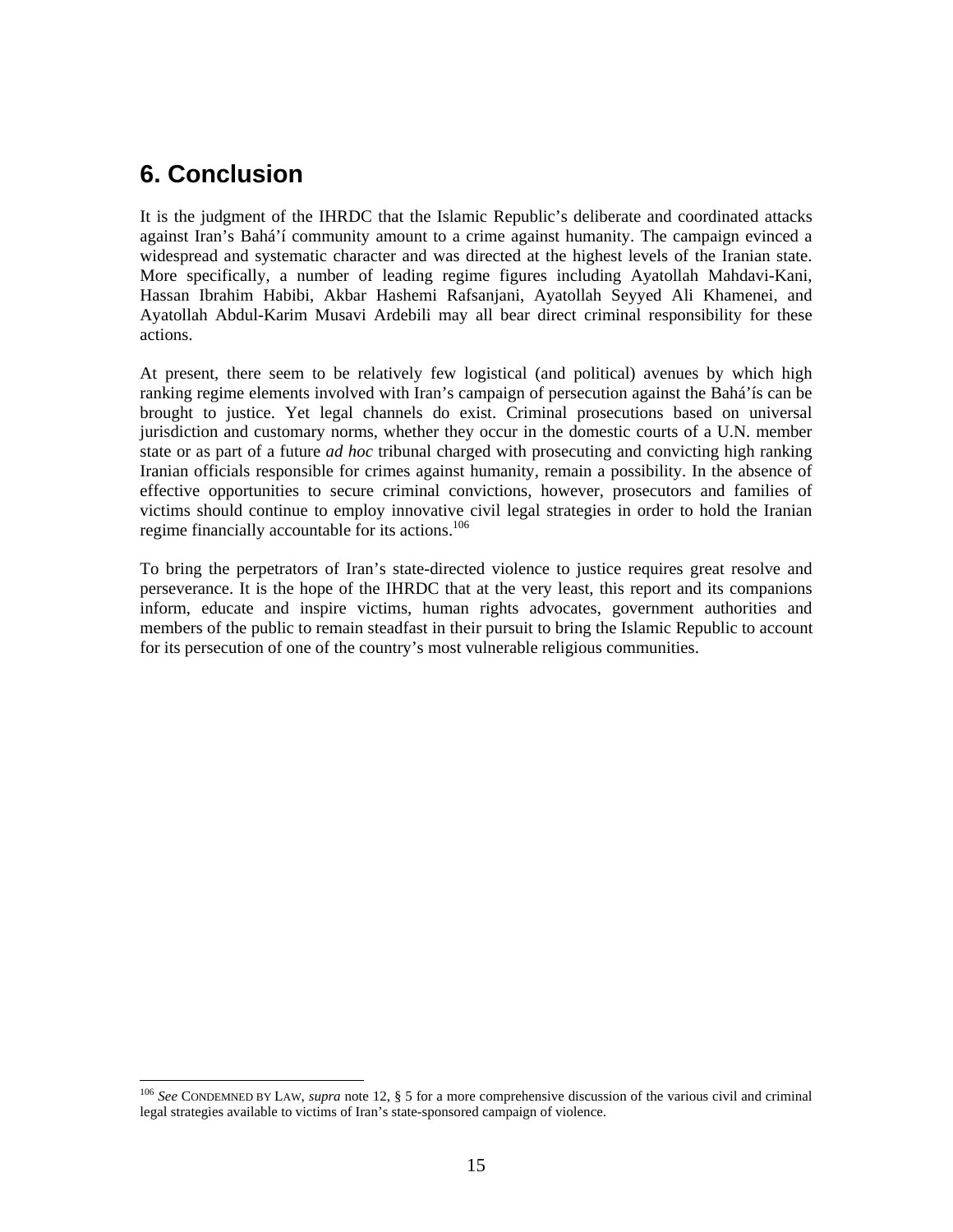## **Methodology**

The legal analysis presented in this report is based on the facts collected and collated in two previous IHRDC reports: *A Faith Denied: The Persecution of the Bahá'ís of Iran* and *Community Under Siege: The Ordeal of the Bahá'ís of Shiraz*.

IHRDC gathered information for this report from the examination of the following sources:

- *Government documents.* These include recorded public statements by state officials, court documents, official reports by organs such as the United Nations Commission for Human Rights and the British Parliamentary Human Rights group, statements released by Iranian government agencies and published legal instruments.
- *Documents issued by non-governmental organizations.* These include reports and press releases written by organizations such as Amnesty International and Reporters without Borders.
- *Documents prepared by NGOs.* IHRDC has used information gathered by human rights monitors such as Human Rights Watch and Amnesty International.
- *Books and articles written by private individuals.* These include political memoirs, and the published accounts of survivors and eyewitnesses of the incidents described.
- *The Bahá'í International Community*. The Bahá'í World Center and its subsidiary organs have extended the IHRDC access to their archives.
- *Academic articles.* A number of historians, political scientists and lawyers have written articles on human rights and international criminal law.
- *Media reporting.* This includes articles published in newspapers inside and outside Iran.
- *Photographs*. These include photos of attacks on Bahá'í property that have been taken by members of Bahá'í community as well as those published by the Iranian media since 1979.

The IHRDC particularly wishes to thank the Library of Congress for its invaluable assistance in researching this project.

All names of places, people, organizations, etc., originally written in Farsi have been transliterated using the system of the International Journal of Middle Eastern Studies (IJMES), available at http://assets.cambridge.org/MES/mes\_ifc.pdf. Under the IJMES system, names of places with an accepted English spelling and names of prominent cultural or political figures may be spelled according to the English norm.

Where the report cites or relies on information provided by government actors or other involved parties, it specifies the source of such information and evaluates the information in light of the relative reliability of each source. The IHRDC has meticulously cross-checked all the sources of information used to compiled this report to ensure their credibility and accuracy.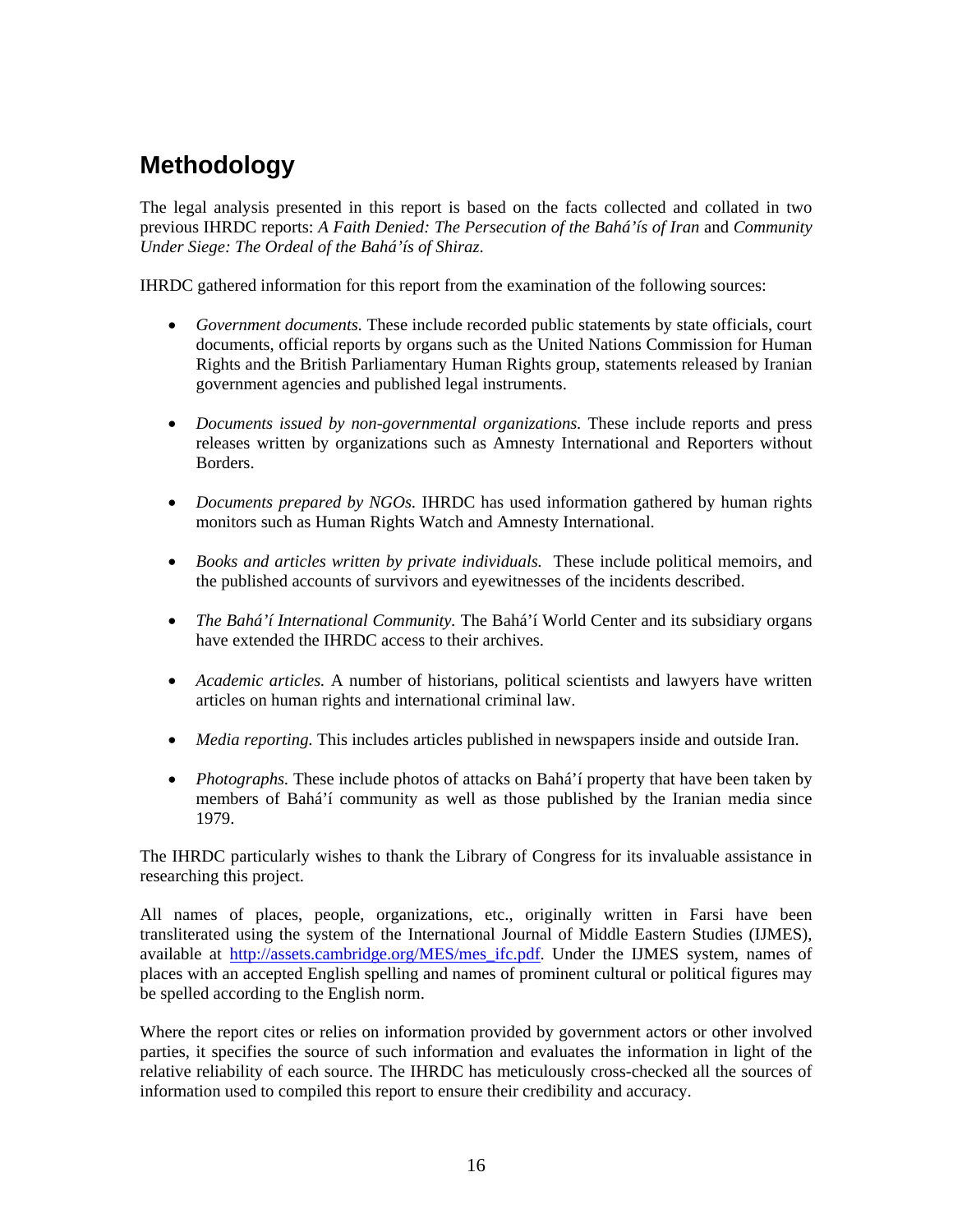#### **Look for these forthcoming IHRDC Reports documenting:**

• The activities of Iran's secretive **parallel intelligence agencies**, which have engaged (and continue to be engaged in) the illegal arrest, detention, torture and killing of political dissidents inside the country;

• Tehran's persistent crackdown on the free flow of information in cyberspace, including its arrest and detention of **webloggers** and other sources of independent information on the internet;

• The Islamic Republic's systematic cleansing of its correctional facilities during the **1988 prison massacres**, which resulted in the summary execution of thousands of the regime's political prisoners.